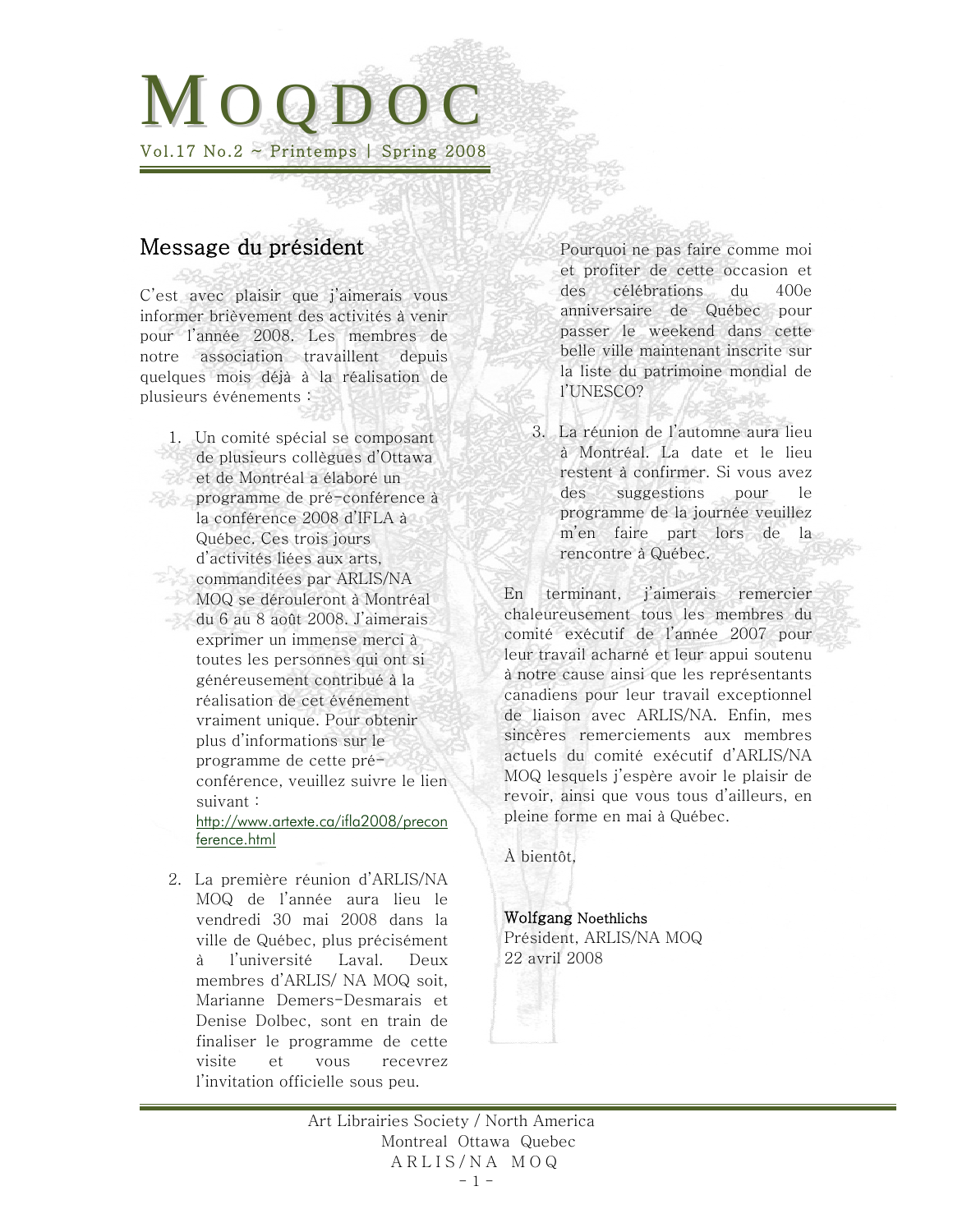# M O O D O Vol.17 No.2  $\sim$  Printemps | Spring 2008

# President's message

It is with great pleasure that I present to you the upcoming activities for 2008. The members of our association have been working for several months already on a number of events:

- 1. A special committee, formed of colleagues from Ottawa and Montréal, has created a preconference program for the 2008 **IFLA conference in Québec City.** Sponsored by ARLIS/NA MOQ, these three days of art related activities will take place in Montréal from August 6-8, 2008. I would like to thank everyone who so generously contributed to the organization of this unique event. To have more information on the pre-conference program, please visit the following link: [http://www.artexte.ca/ifla2008/precon](http://www.artexte.ca/ifla2008/preconference.html) [ference.html](http://www.artexte.ca/ifla2008/preconference.html)
	- 2. The first meeting of ARLIS/NA MOQ for this year will take place Friday, May 30, 2008 in Québec City at Université Laval. Two members of ARLIS/NA MOQ, Marianne Demers-Desmarais and Denise Dolbec, are currently finalizing the program and you will receive the official invitations soon. I plan to spend the weekend in Québec City myself and hope you will join me in taking advantage of this opportunity and the  $400<sup>th</sup>$ anniversary celebrations to visit

this beautiful city now on UNESCO's World Heritage List.

3. The fall meeting will take place in Montréal. The date and place are still to be confirmed. If you have suggestions or ideas for the meeting, please let me know during the conference in Québec City.

In conclusion, I would like to send my sincere thanks to the members of the 2007 Executive Committee for their relentless work and unfailing support to our cause. I would also like to thank our Canadian Representatives for their great job as liaison with ARLIS/NA. Finally, thanks to all the members of the current Executive Committee whom I hope I will have the pleasure of seeing, as well as all of you, in good spirit in Québec City in May.

See you soon,

### Wolfgang Noethlichs

President, ARLIS/NA MOQ April 22, 2008

WWWWW

Art Librairies Society / North America Montreal Ottawa Quebec A R L I S / N A M O Q - 2 -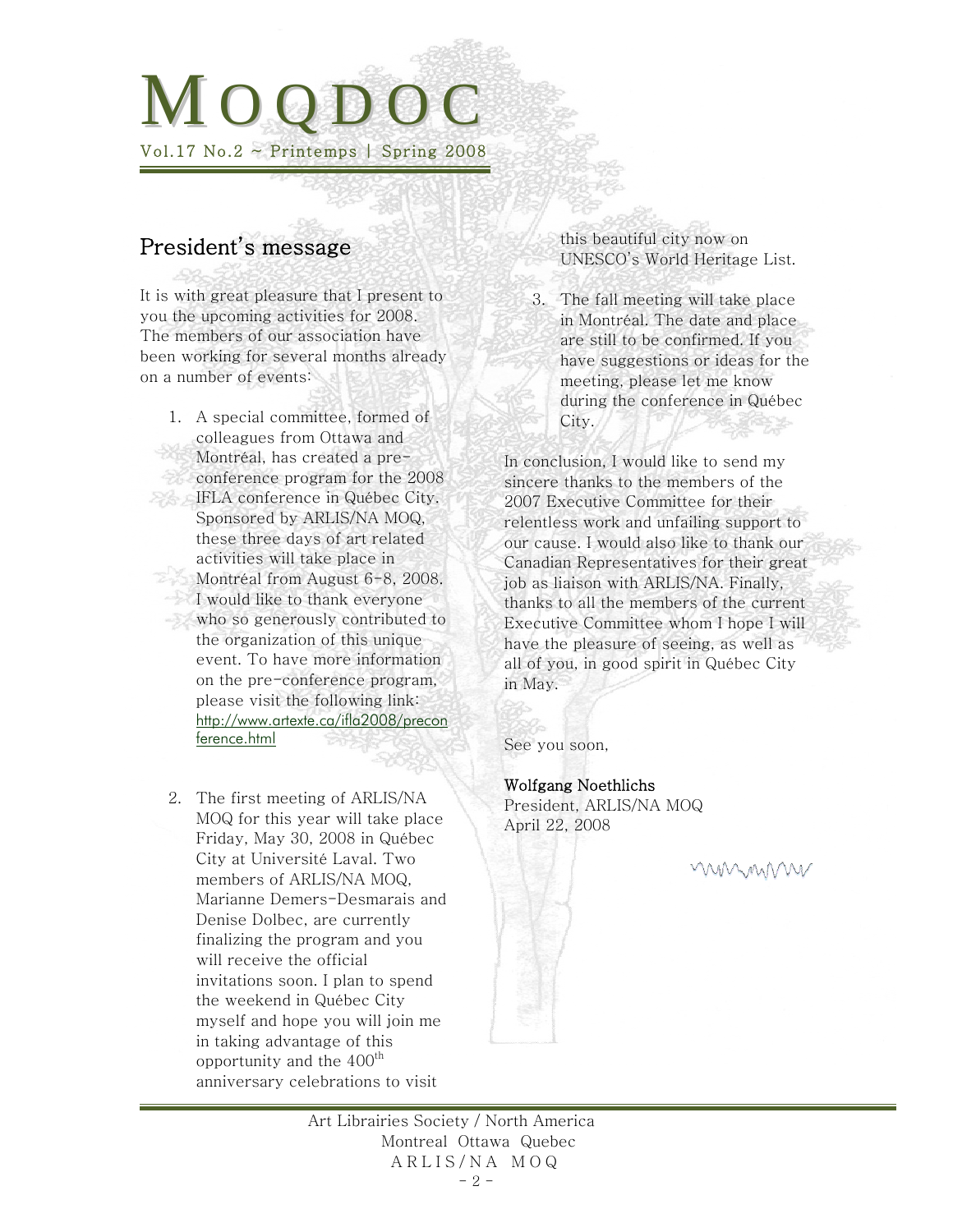# <span id="page-2-0"></span> $MOOD$ Vol.17 No.2  $\sim$  Printemps | Spring 2008

[ARLIS/NA/MOQ, Fall meeting](#page-2-0) ...................3 [Rencontre d'automne ARLIS/NA/MOQ......4](#page-3-0)

| Livres illustrés de photographies         |
|-------------------------------------------|
|                                           |
| Craft Journal / Cahiers métiers d'art9    |
|                                           |
| Canadian Women Artists History Initiative |
|                                           |
|                                           |

# Meeting of ARLIS/NA MOQ Nov. 16, 2007 Ottawa, Ont.

The fall meeting of the MOQ Chapter commenced with a guided tour of the Parliamentary Library. It was an opportunity to discover the history and architecture of the  $19<sup>th</sup>$  century neo-gothic structure, designed by Thomas Fuller and Chilion Jones.<sup>1</sup> Recommendations of librarian Alpheus Todd (1821-1884) are embodied in the library's circular form and its separation from Centre Block by a corridor. The building has survived two fires in its lifetime, $^2$  but by the end of the  $20^{\rm th}$  century it had fallen victim to the ravages of time. From 2002-2006, the library underwent a major program of repair, restoration and renovation, intended to extend the lifetime of the building by at least  $50$  years.<sup>3</sup>

There was a very full agenda for the business meeting at the National Gallery of Canada, and the morning's business overflowed into a brief session in the late afternoon. Topics covered included:

The Chapter:

o Serving on the 2008 Executive

| Remembering Daphne Roloff 13           |  |
|----------------------------------------|--|
|                                        |  |
| Prix Melva J. Dwyer 2008 14            |  |
| Melva J. Dwyer Award 2008 15           |  |
| Québec, capitale de quatre siècles  18 |  |
| (2) パンピュー せいさいしゃ しょうしょう                |  |
|                                        |  |
| Calendrier   Calendar  20              |  |
|                                        |  |
|                                        |  |

Committee are Wolfgang Noethlichs, President; Brian Mekis, Treasurer; Marianne Demers-Desmarais, Secretary; Paul Chénier, Membership Secretary; Sylvie Alix, Past President and ARLIS/Canada Representative. The post of Vice-President is vacant.

- o A vacancy on the Professional Development Awards Committee was announced.
- o It was decided that the Special Travel Award could be offered in 2008. There was a suggestion that information on the terms governing the award be specified by the Professional Development Awards Committee on the Chapter website.
- o The current revision of the Chapter bylaws was passed by vote.
- o A renunciation clause will be incorporated into the membership form to release the Chapter from liability.
- o Four proposed designs for a new Chapter logo were circulated. During the lunch break, each member was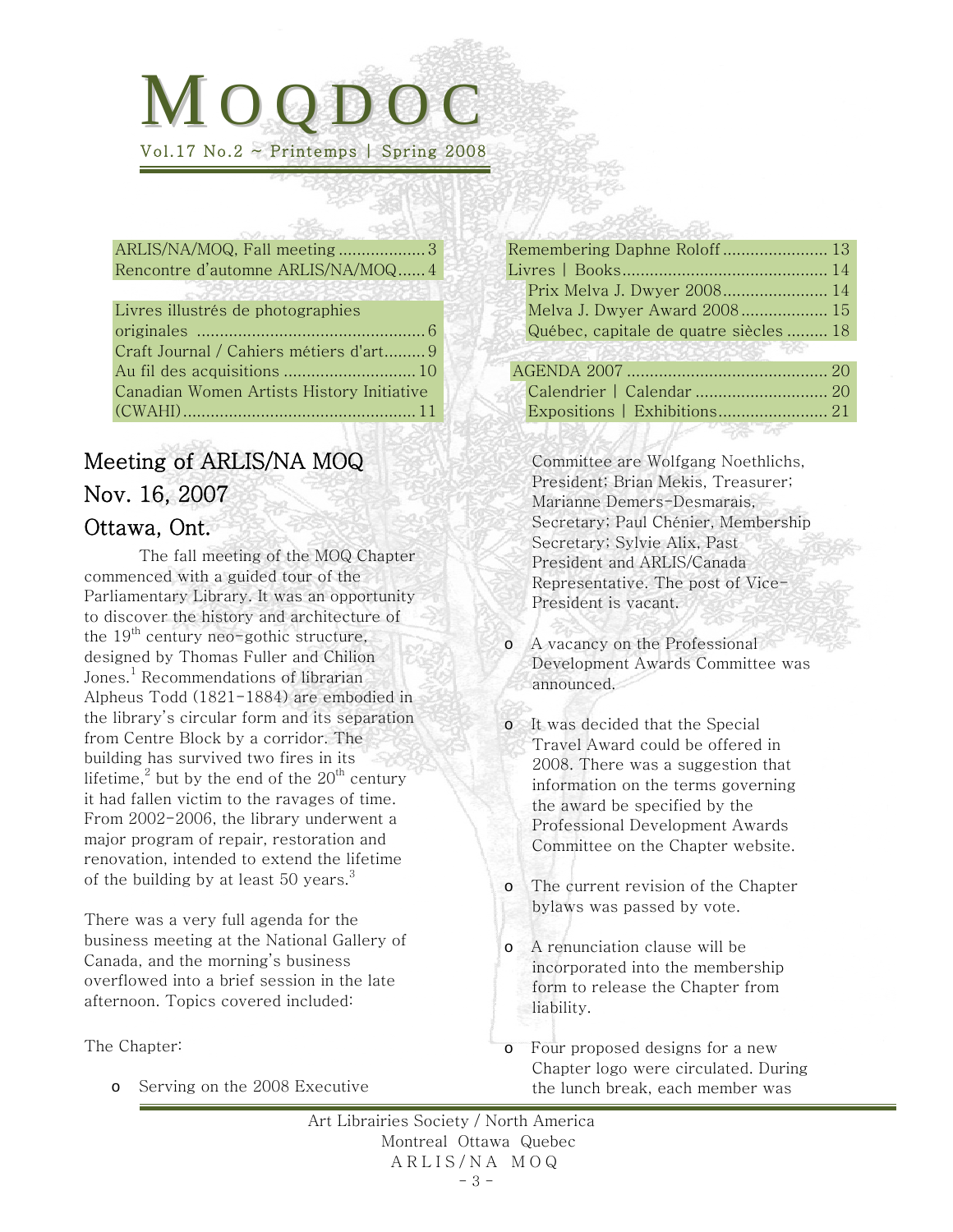given an opportunity to state a preference and, if he or she so wished, to make suggestions for modifications. The definitive version of the ARLIS/NA MOQ logo will be presented at the next meeting.

o There was discussion of a future workshop on the subject of copyright.

ARLIS/NA and ARLIS/NA Canadian Section:

- o ARLIS/NA will not change its structure of Sections and Divisions. The Canadian Regional Representative will henceforth be called "Canadian Chapters Coordinator".
- o The Melva J. Dwyer Award will be administered by the Canadian Section.
- o The ARLIS/NA Publications Committee would like to create a position for a translator. An honorarium would be attached to the position.
- o The webmaster for the Canadian Section is James Rout.
- o The 2008 ARLIS/NA Conference is held May 1-5 in Denver, Colorado.

### IFLA:

o The annual conference of the International Federation of Library Associations and Institutions is to be held in Québec City, August 10-14, 2008. There was discussion of tentative plans for organizing a Montréal pre-conference for art librarians.

### <span id="page-3-0"></span>ARLIS / NA MOQ Vol.17 No.2 M O Q D O C Printemps|Spring 2008

In the afternoon, members had the opportunity to visit the exhibition Snap Judgments: New Positions in Contemporary A*frican Photography*.<sup>4</sup> The exhibition, organized by the International Center of Photography in New York, where it was held in 2006, was presented at the National Gallery from October 12, 2007 to January 6, 2008. Ann Thomas, Curator of Photographs at the National Gallery, gave an illuminating gallery talk on this eye-opening exhibition of artists from 12 African countries.

A special note of thanks goes to the organizers of this productive and stimulating day.

- 1. Source: Web site of the Parliament of Canada : <http://www.parl.gc.ca/publications/lop/lop-e.asp>
- 2. The first, in 1916, destroyed the most of Centre Block, but the library was spared thanks to its closed iron doors. A fire that started in the cupola of the library in 1952 caused extensive damage.
- 3. Details of this major undertaking are available on the Parliament Hill website: [http://www.parliamenthill.gc.ca/text/cmplbr/lbrprl](http://www.parliamenthill.gc.ca/text/cmplbr/lbrprl-e.html)[e.html](http://www.parliamenthill.gc.ca/text/cmplbr/lbrprl-e.html)
- 4. The French-language title of the exhibition is Audelà des clichés: Nouveaux points de vue en photographie africaine contemporaine.

### Mary Gordon

Cataloguing Librarian Canadian Centre for Architecture

# Rencontre ARLIS/NA MOQ 16 novembre 2007 Ottawa, Ont.

La réunion d'automne de la Section a débuté par une visite guidée de la bibliothèque du Parlement. Ce fut l'occasion de découvrir l'histoire et l'architecture de cette construction néogothique datant du  $19^e$ siècle, dessinée par Thomas Fuller et Chilion Jones<sup>1</sup>. Les recommandations du

Art Librairies Society / North America Montreal Ottawa Quebec ARLIS/NA MOQ  $-4 -$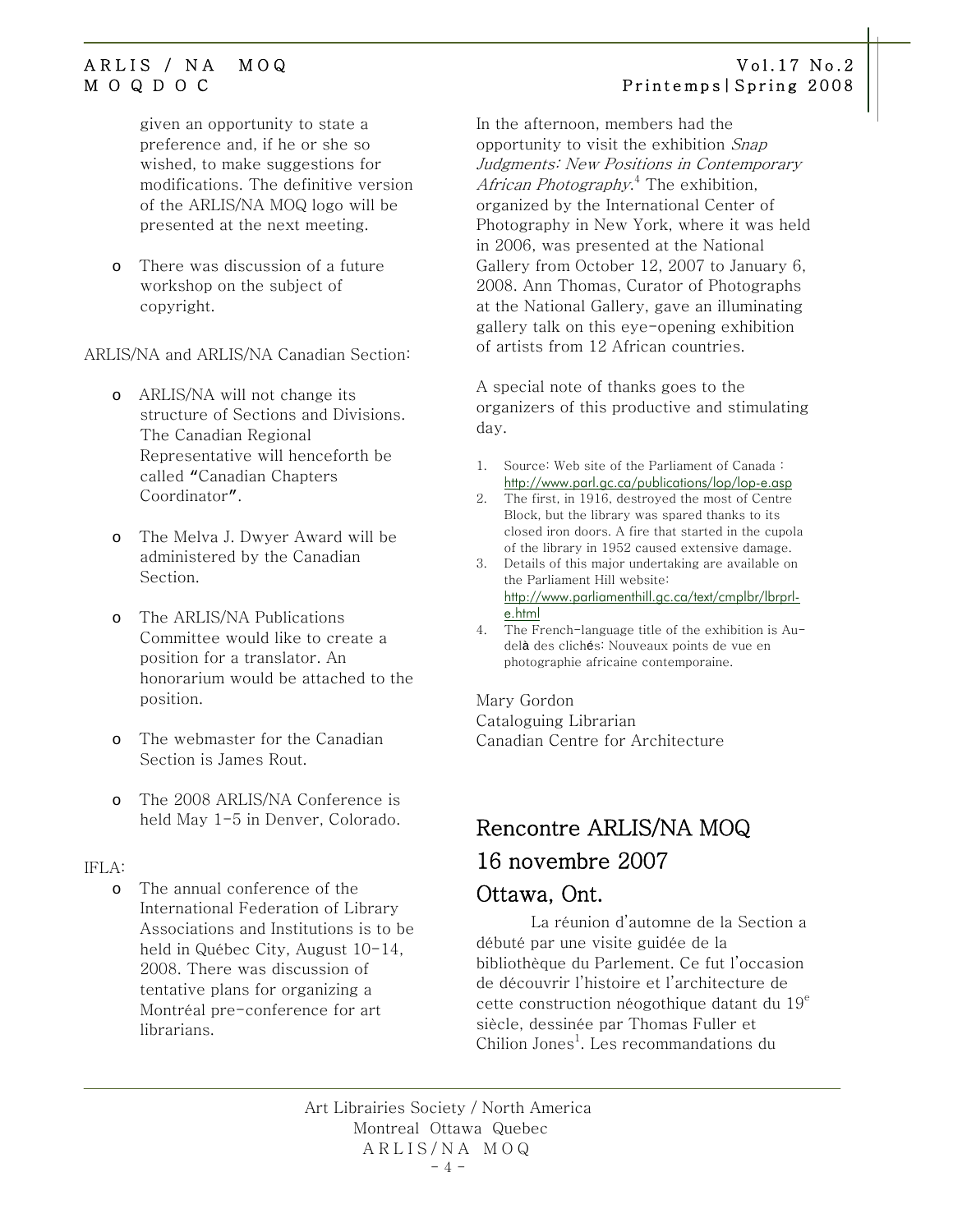bibliothécaire Alpheus Todd ont été appliquées; forme circulaire et séparation de l'édifice du Centre par un couloir. Depuis sa construction, l'édifice a survécu à deux incendies $^2$  et, à la fin du  $20^{\rm e}$  siècle, il était victime du temps et de ses ravages. De 2002 à 2006, on a entrepris d'importants travaux de conservation, de restauration et de modernisation de la bibliothèque dans l'intention de prolonger la vie du bâtiment pour au moins les cinquante prochaines année $\mathrm{s}^3$ .

Au Musée des beaux-arts du Canada, l'ordre du jour de la réunion était chargé et la séance du matin s'est poursuivie brièvement en fin d'après-midi. Les sujets ont portés sur :

La Section :

- o Les membres siégeant sur le Comité exécutif 2008 sont Wolfgang Noethlichs, Président; Brian Mekis, Trésorier; Marianne Demers-Desmarais, Secrétaire; Paul Chénier, Responsable des membres; Sylvie Alix, Présidente sortante et Représentante d'ARLIS/Canada. Le poste de Vice-président est vacant.
- o On a annoncé qu'il y avait un poste vacant dans le Comité du développement professionnel.
- o Il a été décidé qu'une bourse de voyage pourrait être offerte en 2008. On a suggéré que des informations concernant les conditions qui régissent ce prix soient précisées sur le site Internet de la Section par le Comité du développement professionnel.
- o La révision en cours des règlements de la Section a été votée.
- ARLIS / NA MOQ Vol.17 No.2 M O Q D O C Printemps|Spring 2008
	- o Une clause de renonciation sera ajoutée au formulaire d'adhesion afin de décharger la Section de toute responsabilité.
	- o Quatre propositions de design d'un nouveau logo de la Section ont circulées. Durant la pause midi, chaque membre a pu faire part de sa préférence et, si désiré, pouvait proposer des suggestions de modifications. La version finale du logo ARLIS/NA MOQ sera présentée lors de la prochaine rencontre.
	- o La possibilité d'organiser un atelier sur les droits d'auteurs a été discutée.

ARLIS/NA et ARLIS/NA Section canadienne :

- o ARLIS/NA ne modifiera pas la structure des sections et divisions. Le représentant canadien régional sera désormais appelé "Canadian Chapters Coordinator"
- o Le prix Melva J. Dwyer sera géré par la Section canadienne.
- o Le Comité des publications ARLIS/NA aimerait créer un poste de traducteur. Une rémunération serait attribuée à ce poste.
- o Le webmestre de la Section canadienne est James Rout.
- o Le congrès 2008 d'ARLIS/NA a lieu du 1er au 5 mai à Denver au Colorado

### IFLA :

o Le congrès annuel de la « International Federation of Library

Art Librairies Society / North America Montreal Ottawa Quebec ARLIS/NA MOQ  $-5 -$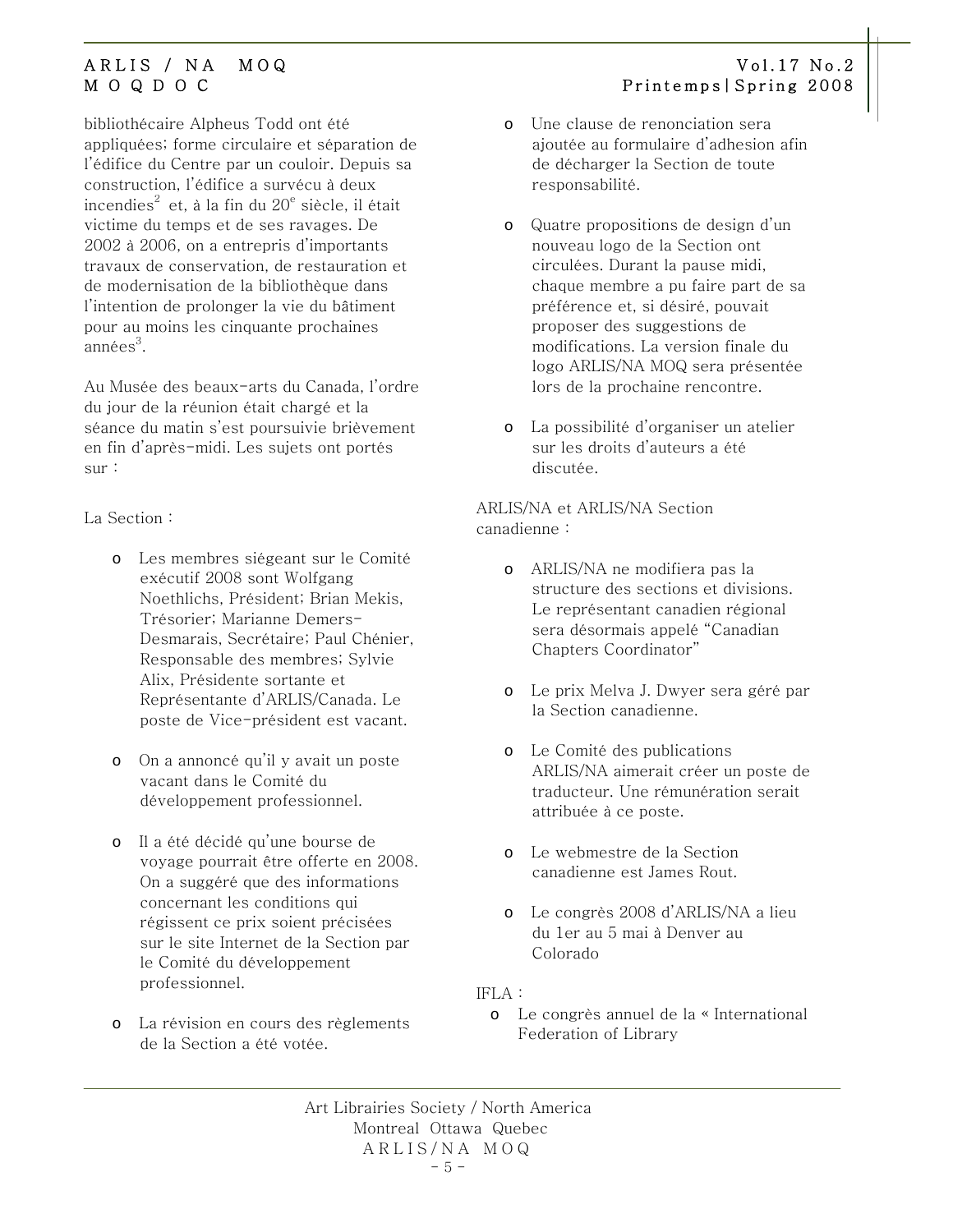<span id="page-5-0"></span>Associations and Institutions » se tiendra à Québec du 10 au 14 août 2008. On a discuté de la possibilité d'organiser à Montréal une prérencontre pour les bibliothécaires du milieu des arts.

Au cours de l'après-midi, les membres ont pu visiter Au-delà des clichés: Nouveaux points de vue en photographie africaine contemporaine. 4 Cette exposition, organisée par le « International Center of Photography in New York », a été présentée au Musée des beaux-arts du Canada du 12 octobre 2007 au 6 janvier 2008. Ann Thomas, conservatrice de la collection de photographies au Musée, a donné une causerie sur cette surprenante exposition qui réunissait des artistes de 12 pays d'Afrique.

Un remerciement tout spécial aux organisateurs de cette journée productive et stimulante.

- 1. Source : site Internet du Parlement du Canada [http://www.parl.gc.ca/publications/lop/lop](http://www.parl.gc.ca/publications/lop/lop-f.asp?Language=F)[f.asp?Language=F](http://www.parl.gc.ca/publications/lop/lop-f.asp?Language=F)
- 2. Le premier, en 1916, détruisit presque tout l'édifice du Centre. La bibliothèque fut épargnée grâce à ses portes de fer. Malheureusement, en 1952, un incendie éclata dans le dôme de la bibliothèque causant de graves dégâts.
- 3. Des précisions sur ce projet important sont disponibles sur le site Internet de la Colline parlementaire : [http://www.collineduparlement.gc.ca/text/cmplbr/lbr](http://www.collineduparlement.gc.ca/text/cmplbr/lbrprl-f.html) [prl-f.html](http://www.collineduparlement.gc.ca/text/cmplbr/lbrprl-f.html)
- 4. Le titre anglais de l'exposition est « Snap Judgments: New Positions in Contemporary African Photography ».

### Mary Gordon

Bibliothécaire au catalogage Centre Canadien d'Architecture

# Livres illustrés de photographies originales.

# Le cas de Snow and Flood after Great Storms of 1869 d'Alexander Henderson

Les débuts de la photographie au Canada remontent aux années 1840. Au milieu du XIX<sup>e</sup> siècle, la mise au point des techniques photographiques, notamment le collodion humide $^{\rm l}$  et l'albumen $^{\rm 2}$  permet au photographe de tirer ses images en plusieurs exemplaires. Très rapidement, les photographes professionnels d'ici et d'ailleurs tirent parti de cette possibilité de produire sur papier photographique plusieurs exemplaires d'une prise de vue pour ensuite les inclure dans des ouvrages. Les photographies y sont posées à la main, en hors-texte, sur des pages blanches, ou sur des feuilles où les légendes ont été préalablement imprimées. Cette pratique a cours surtout entre 1850 et 1875, jusqu'à ce que des procédés photomécaniques permettent de reproduire ces images. À cause de ces contraintes techniques, les livres de cette époque illustrés par des photographies originales constituent un corpus exceptionnel, au tirage relativement restreint, et sont aujourd'hui des objets généralement rares et précieux.

Lorsqu'elles illustrent un texte, les images photographiques fournissent au lecteur une description supplémentaire en plus de présenter un intérêt esthétique certain. Mentionnons au passage Maple Leaves (Third Series) : Canadian History and Quebec Scenery de James MacPherson Lemoine, paru en 1865, qui serait le premier ouvrage canadien de ce type<sup>3</sup>. Cette publication est augmentée de tirages originaux de photographies de Jules-Isaïe Benoît, dit Livernois. On y voit les manoirs québécois de riches brasseurs anglophones,

Art Librairies Society / North America Montreal Ottawa Quebec ARLIS/NA MOQ  $- 6 -$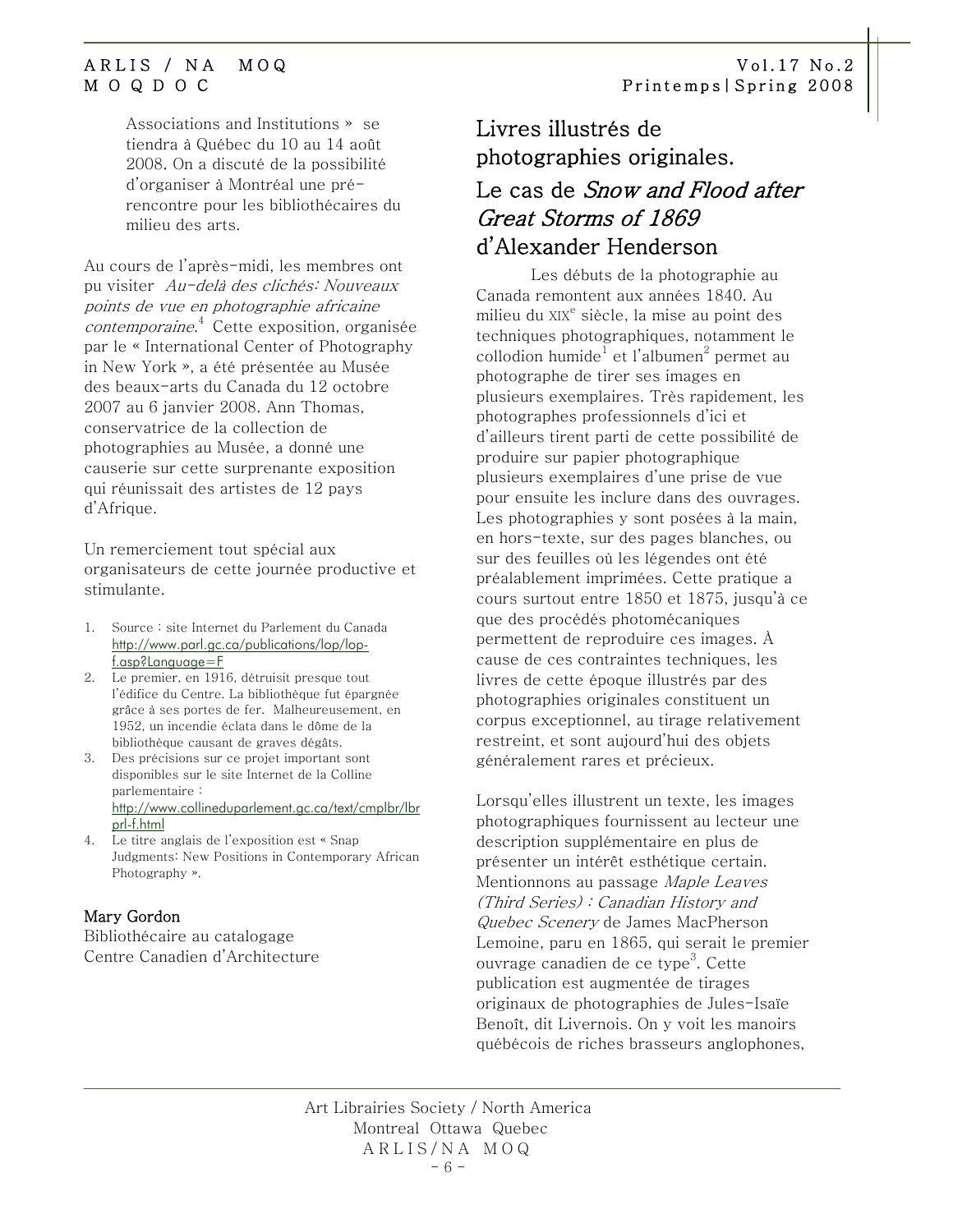

Alexander Henderson, Phillips Square, p.7. © Photo : Pierre Perrault, BANQ.

également décrits dans le texte.

À cette même époque apparaissent l'album photographique relié et le portfolio photographique constitué de feuilles volantes. Dans les livres illustrés par la photographie, l'image soutient le texte; ici, la présence d'éléments typographiques se limite aux légendes des images, regroupées au début de l'ouvrage ou préalablement imprimées sur chacune des pages. Ce support permet au photographe de faire la promotion de son travail en regroupant les prises de vue les plus réussies. L'album ou le portfolio documentaire ont aussi fait l'objet de commandes individuelles. Les familles fortunées prenaient plaisir à voir rassemblés en un ouvrage personnalisé les portraits des membres de leurs familles ou les images de leurs propriétés. De même, parce que les touristes de l'époque ne réalisaient généralement pas leurs propres clichés, l'album de vues de la ville ou de la région visitée constituait un

souvenir recherché.

C'est à la catégorie de l'album photographique relié qu'appartient Snow and Flood after Great Storms of 1869. À Montréal, au printemps 1869, on assiste à d'importantes chutes de neige, suivies d'une inondation majeure. Alexander Henderson $^4\!$ photographe d'origine écossaise installé dans la ville depuis 1855, pose son regard sur cet événement et l'immortalise dans cet album. Ce petit recueil relié de 14 cm sur 18 cm comprend une page de titre regroupant les légendes des images, suivie de 18 feuillets où sont apposées les planches photographiques de dimensions variables. La première illustration représente une locomotive munie d'un chasse-neige, qui ouvre son chemin à travers la neige accumulée sur les rails. Sur les 13 photographies suivantes, on observe la ville prise d'assaut par la neige. Les quatre derniers clichés de l'album montrent l'inondation qui a suivi la tempête. Petite curiosité : on distingue, sur la photographie intitulée « Phillips Square », l'enseigne de la boutique-atelier du photographe.

La forme du livre permet au photographe de concevoir une « narration » en plusieurs tableaux, accompagnée ou non d'un propos écrit, présentée selon une séquence bien précise. Henderson a probablement choisi cette forme afin que le spectateur/lecteur tienne pour acquis que les images qu'il tient entre ses mains sont organisées chronologiquement et constituent un véritable récit des événements. Il y a fort à parier que Henderson a choisi le sujet de Snow and Flood after Great Storms of 1869 pour l'attrait qu'exercent les scènes de catastrophes naturelles et pour leur romantisme exotique, particulièrement prisé par les Européens. Ces conditions extrêmes composent des scènes hivernales saisissantes; le caractère nordique de la ville de Montréal y apparaît à son paroxysme.

Art Librairies Society / North America Montreal Ottawa Quebec ARLIS/NA MOQ  $- 7 -$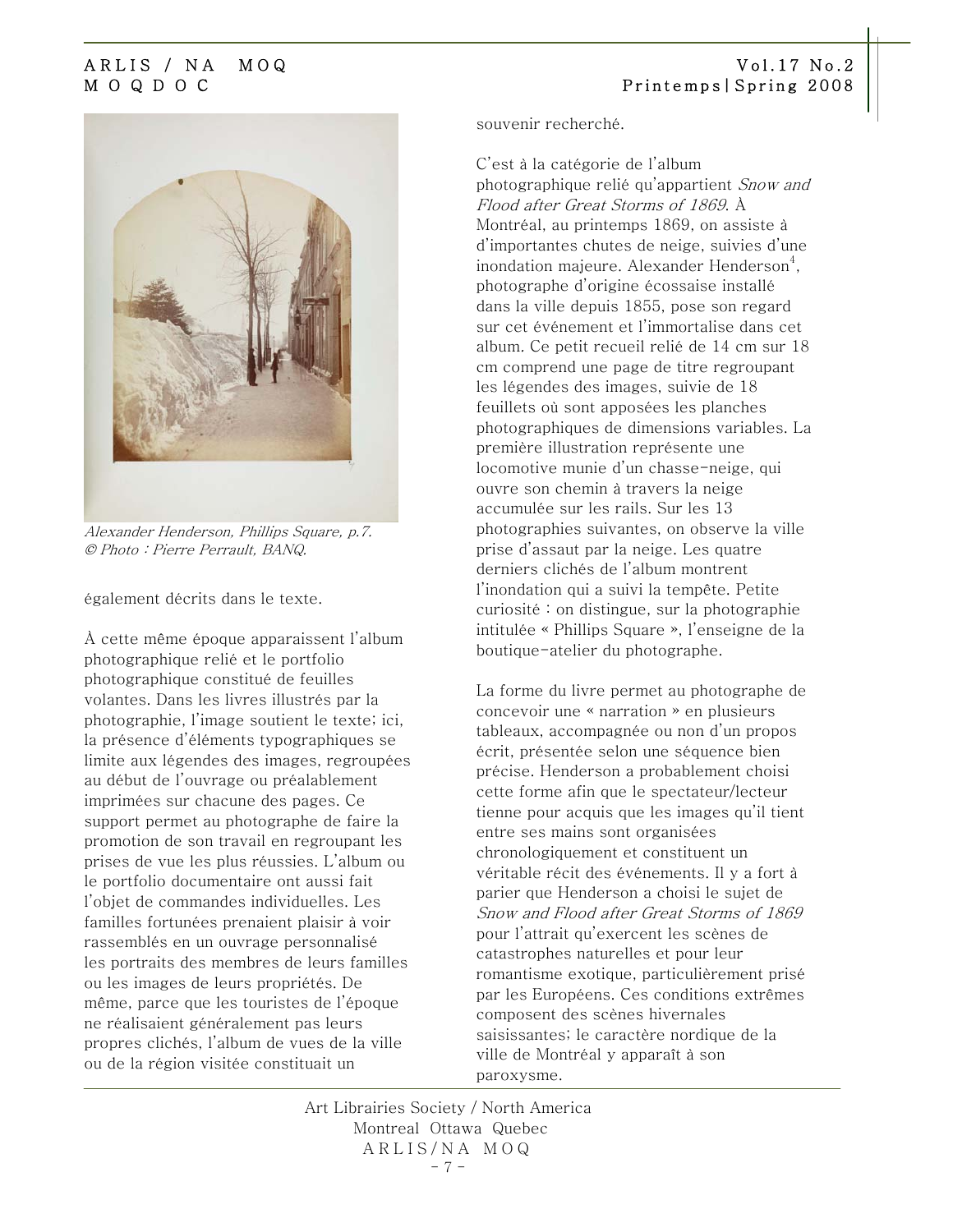

Alexander Henderson, Custom House Square, in flood, p.18. © Photo : Pierre Perrault, BANQ.

Les prises de vues de Henderson présentent toutefois les événements d'un point de vue idéalisé. Curieusement, on y décèle un contraste marqué entre le thème de l'ouvrage et le fait que les images en occultent les aspects véritablement dramatiques. Les activités des sujets photographiés ne semblent pas avoir été perturbées outre mesure par les intempéries : les gens discutent dans la rue, les calèches continuent de circuler malgré les imposants amas de neige, puis l'énorme quantité d'eau sur la voie publique n'empêche pas les hommes attroupés de poser pour le photographe, parfois avec un certain décorum. Par son choix d'images, Henderson semble nous dire que, dans ce pays de neige, même lorsque les éléments se déchaînent et que l'on peut croire à la catastrophe, l'homme ne perd pas le contrôle.



Alexander Henderson, McGill Street, looking upwards , p.5. © Photo : Pierre Perrault, BANQ.

D'une certaine façon, à travers le travail de Henderson, la pseudo-objectivité du médium photographique est détournée vers une vision extatique et illusoire de la réalité d'où tout aspect dramatique est évacué pour en souligner les aspects esthétiques. Les gens ne semblent souffrir d'aucun inconfort dans ces jolies et singulières photographies du climat hivernal où les effets du froid et les dommages matériels sont presque entièrement gommés.

L'exemplaire de cet album que conserve Bibliothèque et Archives nationales du Québec (BAnQ) provient de la collection Philéas Gagnon, anciennement propriété de la Ville de Montréal. BAnQ possède un certain nombre d'ouvrages illustrés de photographies originales. Nul doute qu'un répertoire de ce type de documents présents dans les diverses collections institutionnelles constituerait un inventaire

Art Librairies Society / North America Montreal Ottawa Quebec ARLIS/NA MOQ  $- 8 -$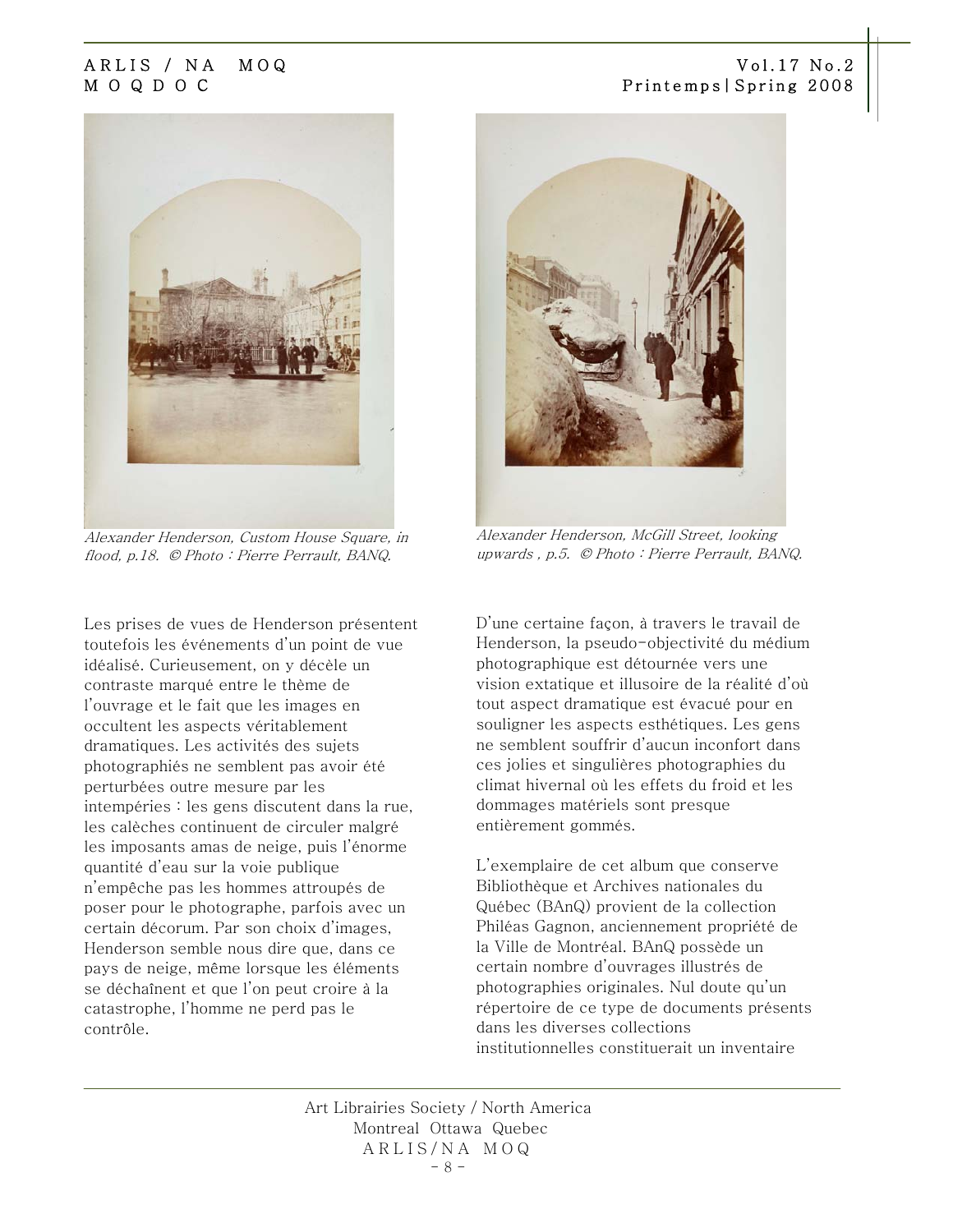<span id="page-8-0"></span>utile pour approfondir notre connaissance de ce corpus et l'étude des débuts de la photographie au Québec et au Canada.

### Notes

- 1. Ralph Greenhill, Early Photography in Canada, Toronto, Oxford University Press, 1965, p. 58.
- 2. Joan M. Shwartz, « Les épreuves photographiques comme illustration du livre », dans Histoire du livre et de l'imprimé au Canada, sous la direction de Yvan Lamonde, Patricia Lockhart Fleming et Fiona A. Black, Montréal, Les Presses de l'Université de Montréal, 2005, p. 416.
- 3. Michel Lessard, « Focus sur les villas et les fleurs : deux primeurs signées Livernois », Capaux-Diamants, vol. 3, nº 2, été 1987, p. 5.
- 4. Alexander Henderson (1831-1913). Pour quelques notes biographiques, voir le : [http://www.biographi.ca/FR/ShowBio.asp?BioId=41559&](http://www.biographi.ca/FR/ShowBio.asp?BioId=41559&query=henderson) [query=henderson](http://www.biographi.ca/FR/ShowBio.asp?BioId=41559&query=henderson)

### Bibliographie

Stanley G. Triggs, « Alexander Henderson: Nineteenth-Century Landscape Photographer », *Archivaria*, n° 5, 1977-78, p. 45-59.

Bibliothèque et Archives Canada, Dictionnaire biographique du Canada en ligne. Site

[http://www.biographi.ca/FR/ShowBio.asp?BioId=41559&query](http://www.biographi.ca/FR/ShowBio.asp?BioId=41559&query=henderson) [=henderson](http://www.biographi.ca/FR/ShowBio.asp?BioId=41559&query=henderson) (consulté le 24 septembre 2007) Cap-aux-Diamants : 150 ans de photographie : Images de la capitale, vol. 3, nº 2, été 1987. Ralph Greenhill, Early Photography in Canada, Toronto, Oxford University Press, 1965.

David Harris, « Alexander Henderson's Snow and Flood after Great Storms of 1869 », Revue d'art canadienne, vol. 16, nº 2, 1989, p.155-160.

Joan M. Shwartz, « Les épreuves photographiques comme illustration du livre », dans Histoire du livre et de l'imprimé au Canada, sous la direction de Yvan Lamonde, Patricia Lockhart Fleming et Fiona A. Black, Montréal, Les Presses de l'Université de Montréal, 2005, p. 416-417.

### Élise Lassonde

Bibliothécaire Bibliothèque et Archives nationales du Québec

# Craft Journal / Cahiers métiers d'art

In the summer of 2007 the first issue of Craft Journal/Cahiers métiers d'art was published in Montreal; the second issue (Winter 2008) was made available recently. According to Denis Longchamps, Publisher and Managing Editor of Craft Journal, it is the first bilingual journal in the world to present critical, historical and technical research on craft. Longchamps explains that the idea for this publication is the result of long discussions he and friends from the craft field and other disciplines shared over coffee. With increased involvement in the craft community, he recognized the need for such a journal. Over time he established contacts with leaders in the field of Canadian craft, and the editorial board was established. $^1$ 

A number of related activities by members of the craft community in Montreal also led up to the creation of the journal. In 2006 a street ceramics festival, Le Bienfait de la Terre, organised during Montreal's Journées de la culture 2006, was accompanied by a specialized workshop for ceramists made possible with a grant from Emploi Québec and the collaboration of the Conseil des métiers d'art du Québec. In the fall of the same year, the conference Savoir re-faire la tradition/Re-Crafting Tradition, organized by Dr. Elaine Cheasley-Paterson and Denis Longchamps, was held in conjunction with an exhibition at the Musée des maîtres et artisans du Québec. The inaugural issue of the journal includes a selection of papers that were presented at the conference.

Articles in the first issue of the journal centre on the idea of tradition in craft practices. Dr. Sandra Alfoldy sets the tone for this inaugural issue in her article Savoir Re-faire la Tradition/Re-crafting Tradition:

Art Librairies Society / North America Montreal Ottawa Quebec ARLIS/NA MOQ  $-9 -$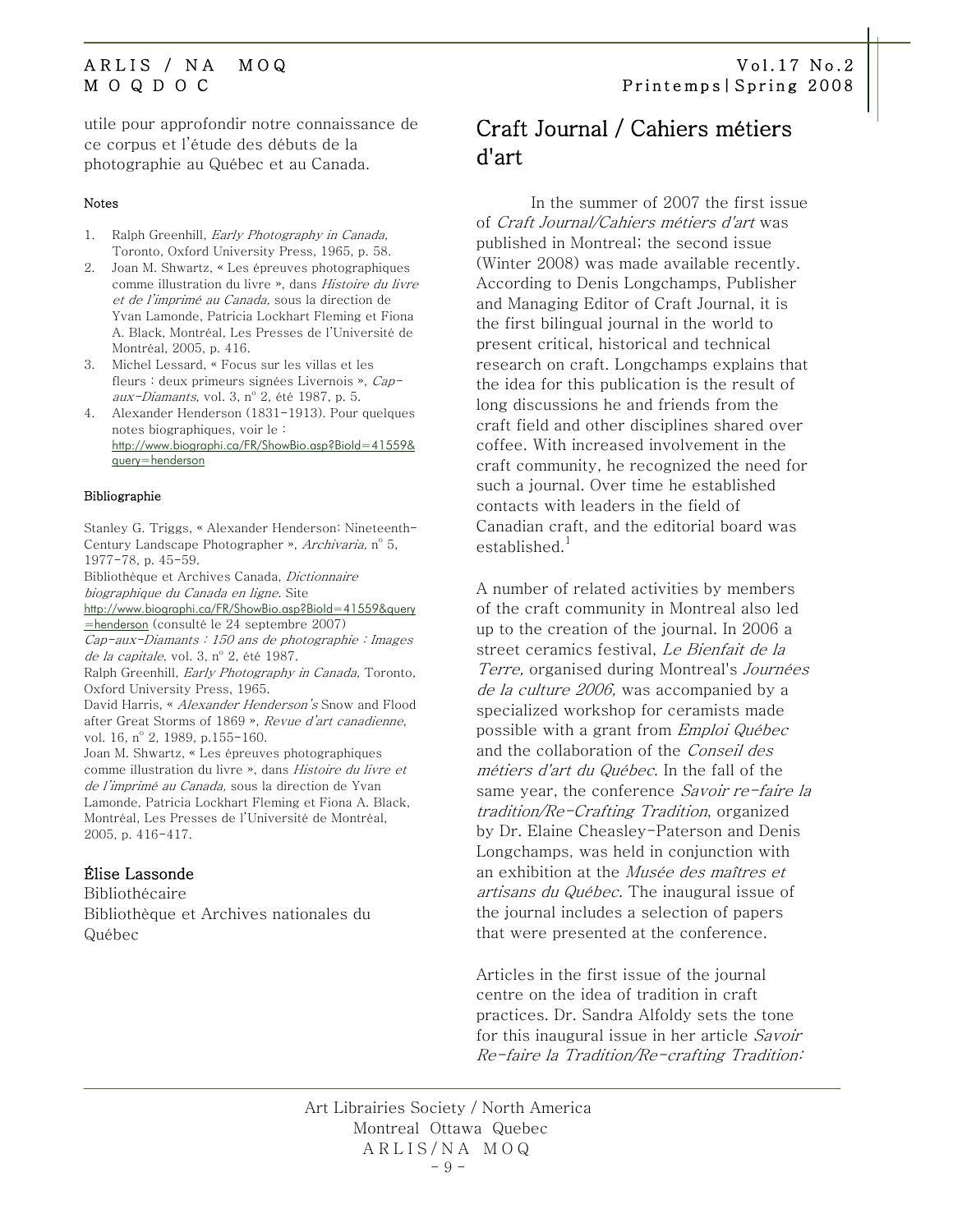<span id="page-9-0"></span>An Ambitious Plan for Canadian Craft Discourse. J. Penney Burton's article Tradition in Flux looks at the works of textile artist Anna Torma and ceramist Sin-Ying-Ho and issues of cultural identity, history and language in the intersection of tradition and digital technologies. Dr. Sherry Farel-Racette, in her article "Beading is my joy": Métis Artists, Making and Meaning, explains how many First Nations crafts people have used traditional practices in processes of healing as well as the construction of their personal identities. An Eighteenth Century Digital Technology, written by weaver Peter Harris, examines the interconnection between the sixteenth century practice of shawlweaving in Kashmir and his own practice with computer assisted design methods. Susan Surette's I am a Blind Tourist: a Look at the Pines of Oka provides a discussion of the authors' wall murals, which were included in the exhibition. She explores various aspects of the representation of the iconic pine in Canadian culture and also in her own ceramic practices. Book reviews, exhibition reviews, and profiles of artists are also included.

The second issue of *Craft Journal* covers topics ranging from Roman Empire glass to the Salon du Métier du Québec in 2007. Bruno Andrus, glass craftsman and M.A. student at Concordia University, traces the history of blown glass in the Roman Empire in his article Naissance and dévelopment du verre soufflé dans l'Empire romain. Alena Buis writes about Borduas and his early craft work in the article The Practical Side of Decorating: Borduas at the Ecole du meuble. Amy Gogarty, artist and curator, bases her article Relational Ceramics on N. Bourriaud's book *Relational Aesthetics<sup>2</sup>,* demonstrating the possibilities for a better understanding of craft's place in contemporary culture. Concordia Art History professor Sandra Paikowsky's article Maritime Art Magazine and Support for the

Crafts outines how this publication covered craft production in a period when most other Canadian art journals did not cover such discussions. Finally, there is an interview with Quebec jeweler Georges Delrue in Hommage à Georges Delrue: Pionnier de la joaillerie d'art au Québec, and, in addition to exhibition and book reviews, profiles of artists Catherine Auriol, J. Penney Burton, and Rod and Denyse Simair.

The web site for *Craft Journal/Cahiers* métiers d'art ([www.craftjournal.ca](http://www.craftjournal.ca/)), designed by Stefan Michalowski and Sabina Rak, provides updates about activities in the area of crafts.

- 1. The Editorial Board includes Dr. Sandra Alfoldy, NSCAD, Halifax, Catherine Auriol, Boutique Gaia, Montreal, J. Penney Burton, Montreal, Dr. Elaine Paterson, Concordia University, Montreal, Sabina Rak, ArtisVere, Montreal, Dr. Gail Vanstone, York University, Toronto, and Pierre Wilson, Musée des maîtres et artisans du Québec.
- 2. Bourriaud, Nicolas. Relational Aesthetics. 1998. Dijon: Les presses du réel, 2002.

### Melinda Reinhart

Visual Arts and Reference Librarian Concordia University

### Au fil des acquisitions

La collection de livres d'artistes de Bibliothèque et Archives Canada comprend des œuvres de créateurs aussi réputés que Jean-Paul Riopelle, Alfred Pellan et Françoise Sullivan, mais elle compte également des créations d'artistes de la relève, dont Andrée-Anne Dupuis-Bourret.

Née en 1978 et établie à Chambly, Andrée-Anne Dupuis-Bourret a déjà à son actif plusieurs livres d'artistes, dont Livre du pays mobile (2003), Séquence rurale (2004) et Séquence urbaine (2005). En 2007, elle crée Outland et le résumé du projet indique

Art Librairies Society / North America Montreal Ottawa Quebec ARLIS/NA MOQ  $-10 -$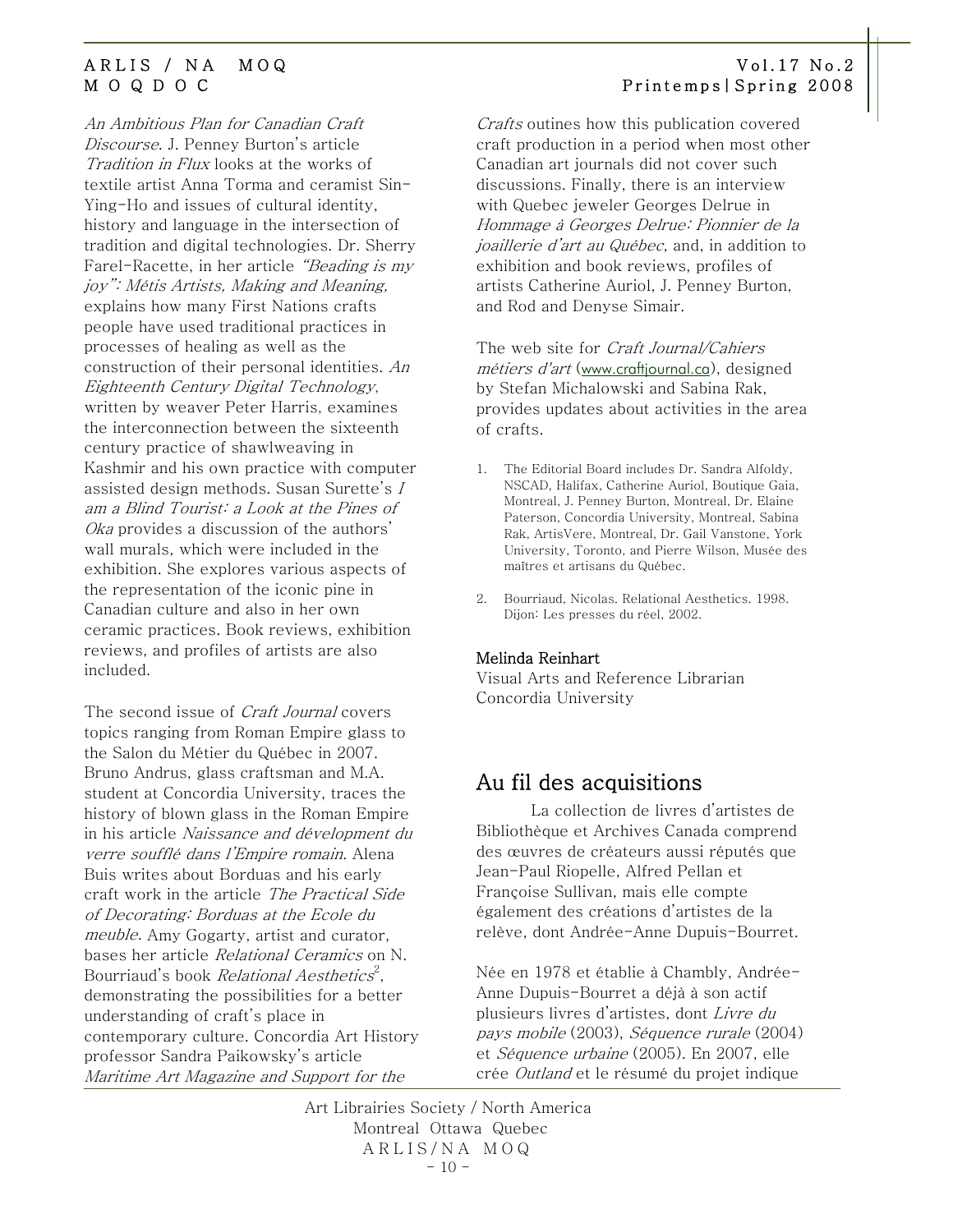que ce livre d'artiste « repousse les limites du territoire pictural et livresque en empruntant et en trafiquant des images de sources multiples (Internet, livres éducatifs, livres de référence, cartes, photographies et dessins) tout en hybridant divers techniques (infographie, sérigraphie, broderie, perforation), médiums et supports. À la fois voyage dans un monde en constante mutation et à la fois regard porté sur notre relation avec le territoire, Outland se présente tel un poème visuel sur les traces actuelles de notre présence sur la terre.» Tiré à quinze exemplaires, il possède une reliure japonaise et mesure 22 cm x 24 cm.



 Outland © Photo : Andrée-Anne Dupuis-Bourret

Andrée-Anne Dupuis-Bourret détient un baccalauréat en arts visuels de l'Université du Québec à Montréal. Depuis 2003, elle est membre de Graff centre de conception graphique situé à Montréal. Des expositions solos et de groupes jalonnent son parcours. Parmi celles-ci, soulignons respectivement Territoires Sources (Atelier Presse Papier, Trois-Rivières, 2008), et Graphzines et autres publications d'artistes (BAnQ, Montréal, 2007). Ses livres d'artiste font partie de plusieurs collections institutionnelles américaines et canadiennes.

Artiste visuelle contemporaine, elle

### <span id="page-10-0"></span>ARLIS / NA MOQ Vol.17 No.2 M O Q D O C Printemps|Spring 2008

s'investit aussi dans la communauté en animant des conférences et des ateliers sur le livre d'artiste et la reliure pour enfants et adultes. Enfin, je vous invite à aller à sa rencontre en consultant son blogue à l'adresse [http://blogaadb.blogspot.com](http://blogaadb.blogspot.com/).

### Louise Tousignant

Bibliothécaire aux acquisitions Bibliothèque et Archives Canada

# Canadian Women Artists History Initiative (CWAHI)

The Canadian Women Artists History Initiative, created in 2007 at Concordia University, is devoted to research and the development of research tools and a documentation centre covering historical women artists who have worked in Canada. The focus is on amateur and professional women artists born before 1925 who used a wide range of media, including painting, drawing, sculpture, photography, craft, design, decorative arts, and architecture. Recognizing the gap in this area of Canadian visual culture when compared to countries such as Australia, Great Britain, and the United States where research centers on women artists exist, Dr. Kristina Huneault, Dr. Janice Anderson and I developed a proposal to establish a research centre on women artists. The idea grew out of the project "Canadian Women Artists: A Biobibliographic Web Database." $^{\rm 1}$ 

The Canadian Women Artists Biobibliographic Database was initially designed as a standalone web database beginning in 2002. The objective in creating this research tool was to bring together information from various sources covering historical women artists in Canada. In addition to providing a brief biographical sketch, the record for each woman in the database includes information on their

Art Librairies Society / North America Montreal Ottawa Quebec ARLIS/NA MOQ  $-11 -$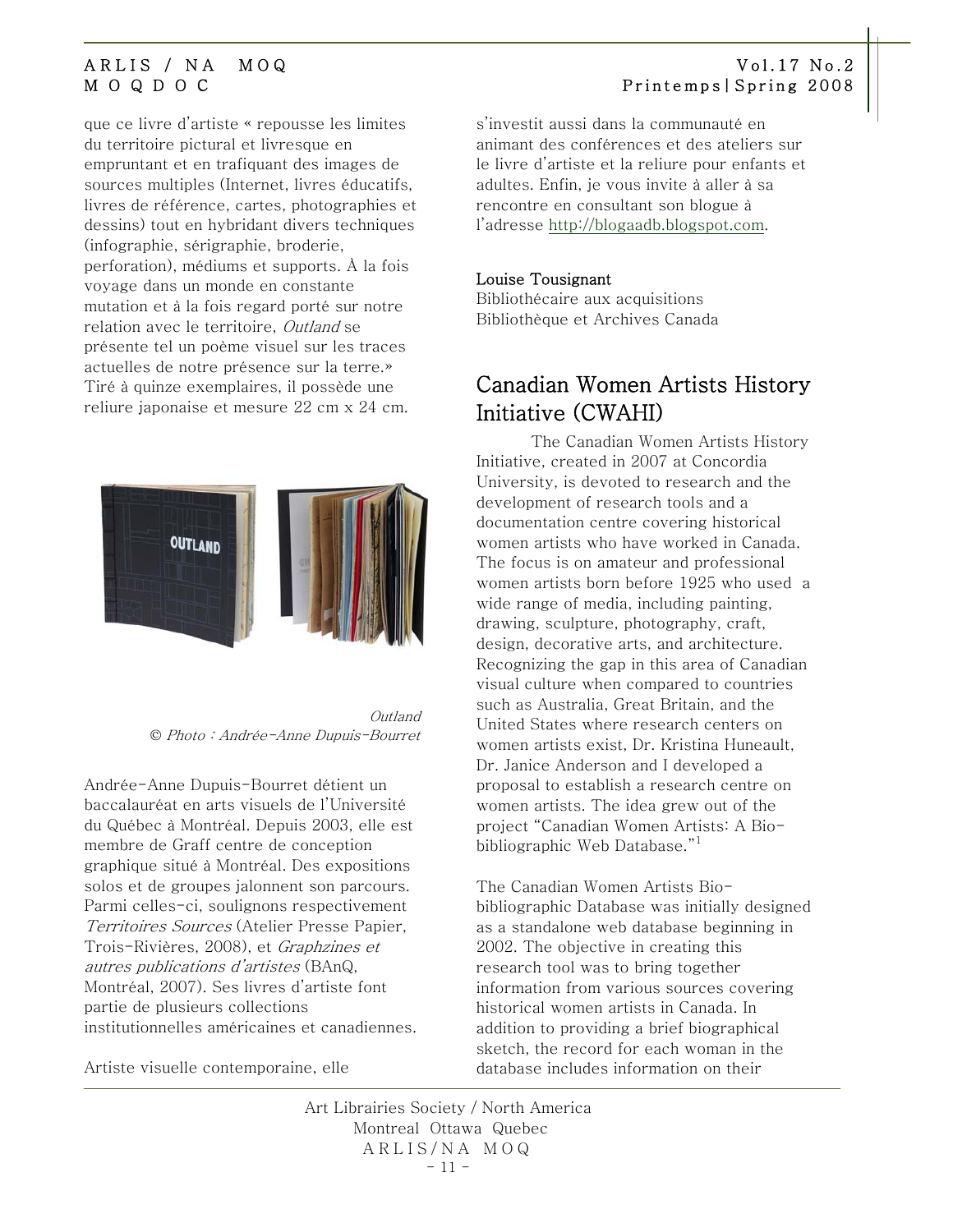education and training, association affiliation, media, and a bibliography covering newspaper and journals articles, books, exhibition catalogues, theses and dissertations, as well as web sites. Currently there are nearly 200 records, and it is projected that over 500 records will eventually be included. The database will be updated on a regular basis. There are also plans to add a component covering exhibition histories of artists as well as images to the records.

In addition to the bio-bibliographic database, a Documentation Centre has been instituted in the EV Building at Concordia University. It includes a large collection of artists files developed through generous donations of material from the research files of Annmarie Adams, Charles C. Hill, Kristina Huneault, Laurier Lacroix, Peta Tancred, and Esther Trépanier. A list of the artist files is available on the CWAHI web site. Researchers are welcome to consult the materials on site by appointment.

More recently, the Canadian Women Artists History Initiative in collaboration with the National Gallery of Canada and the Montreal Museum of Fine Arts has undertaken a project to digitize newspaper exhibition reviews. The newspaper files of exhibition reviews from these institutions will serve as the source materials for the digitization project. In the first phase, reviews from English Canadian and Quebec newspapers of the Royal Canadian Academy of Arts Annual Exhibitions and the Art Association of Montreal Spring Exhibitions from 1880 to 1940 will be digitized. They will be made available through a searchable web database and will cover both male and female artists. Other major Canadian exhibition reviews will be added in subsequent phases. The digitization of the files will be undertaken during the summer of 2008, and the database will be developed in the fall 2008.

The bilingual Canadian Women Artists History Initiative web site is accessible at <http://cwahi.concordia.ca/>

1. Working in collaboration with database designer Peter Page, Janice Anderson and I worked on the development of this database beginning in 2002. Student research assistants have participated in preparing biographical and bibliographical information. This initial project was included in the poster presentations at the ARLIS/NA Conference in 2005.



### Melinda Reinhart

Visual Arts and Reference Librarian Concordia University

Art Librairies Society / North America Montreal Ottawa Quebec ARLIS/NA MOQ  $-12 -$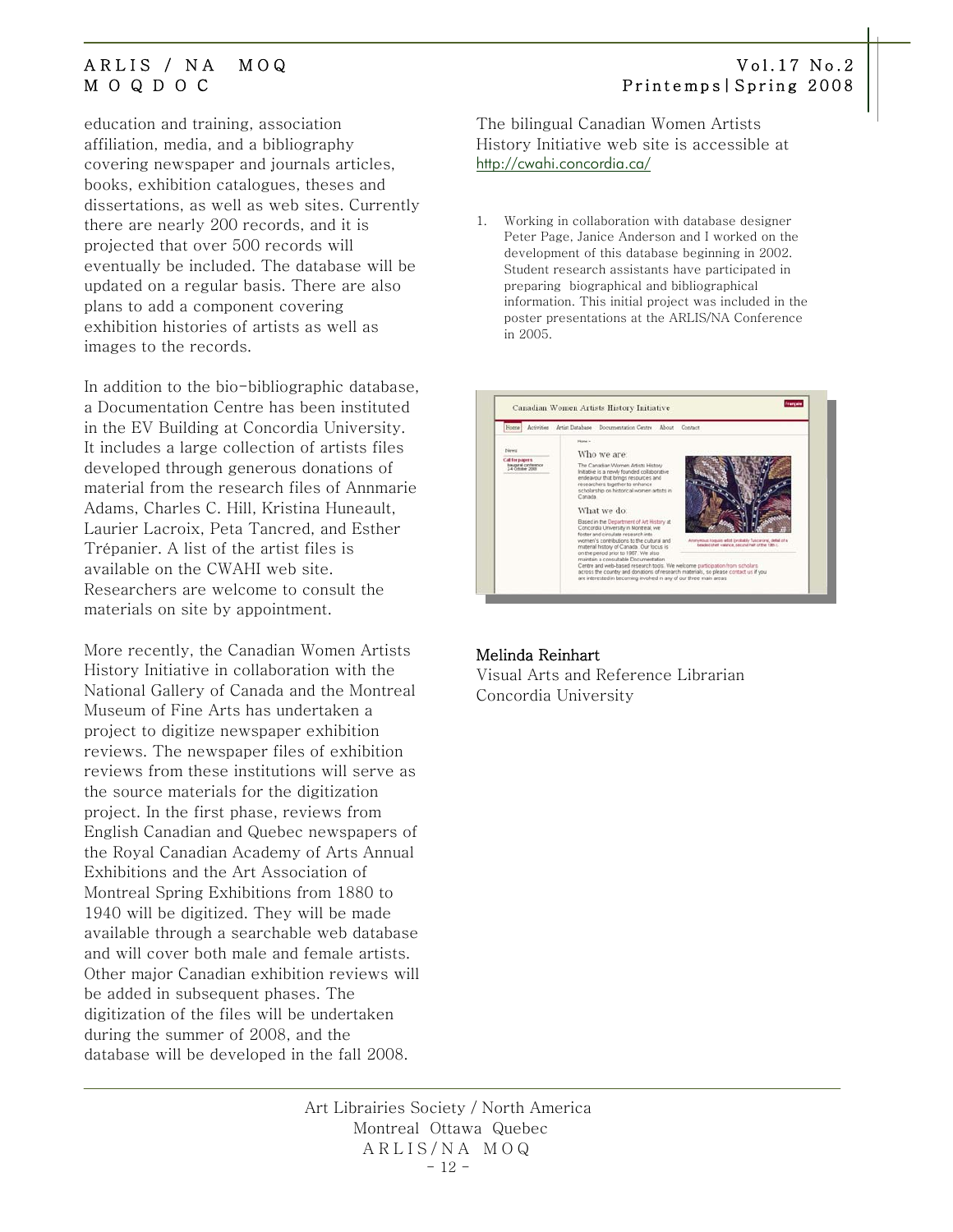# <span id="page-12-0"></span>Remembering Daphne Roloff

On February 6, 2008, Daphne Roloff peacefully passed away in Ottawa. Executive Director of the Ryerson and Burhman Libraries at the Art Institute of Chicago, 1977-1985, Daphne also worked to develop the art libraries of the Metropolitan Museum of Art, the Cleveland Museum of Art, the Clark Art Institute, and the Canadian Centre for Architecture (1984- 1989). Rosemary Haddad remembers some events during their years of collaboration at the CCA.



Daphne Roloff © Canadian Centre for Architecture / Centre Canadien d'architecture 1985

Le 6 février 2008, Daphne Roloff s'est éteinte paisiblement à Ottawa. Directrice exécutive des bibliothèques Ryerson et Burnham de l'Art Institute of Chicago, 1977- 1985, Daphne a aussi contribué au développement des bibliothèques d'art du Metropolitan Museum of Art, du Cleveland Museum of Art, du Clark Art Institute et du Centre Canadien d'Architecture (1984- 1989). Rosemary Haddad se souvient de quelques moments durant leurs années de collaboration au CCA.

### \*\*\*

It was mid-October 1984 and we were all a little apprehensive. Daphne Cross Roloff had been named Head Librarian of the fledging Canadian Centre for Architecture. The Library staff were well aware of her impressive record as administrator at some of the most prominent art institutions in the United States, including the Clark, the Metropolitan Museum of Art, the Fogg Art Museum, the Cleveland Museum of Art, and, most recently, the Art Institute of Chicago. What we didn't know was what she would be

like as a person, what it would be like to work for her. The only comment we had heard was that she was "very professional."

We needn't have worried. Although it was clear early on that this elegant, gracious lady was very professional indeed, as thorough and as competent as expected, we soon discovered some entirely unanticipated aspects of her personality. I was delighted to find that Daphne, as serious as she was about her work, was also capable of dissolving into peals of laughter when something struck her as funny. My favourite memory is of a conference in

Dallas, Texas. I was confessing to Daphne that some of us had played hookey from the conference one afternoon to visit the South Fork Ranch. I had brought back a souvenir, I told her and, with that, I whipped out of my pocket a huge pair of sunglasses with pink lenses cut in the shape of the map of Texas. I put them on and strutted up and down like a model on the runway. Daphne nearly collapsed in a fit of laughter; I can still see her, and hear her laughter, which sounded like wind chimes.

It was always wonderful to encounter Daphne by chance outside the CCA; she always seemed so pleased to see her staff, and greeted them with affection. I have a fond memory of our suddenly spotting each other in the Great Hall of the National Building Museum in Washington, D.C., and both of us running over to say hello and talk about that beautiful space.

Some time after she retired from the CCA, I was visiting Chicago with my husband – I think it was in 1993. I had heard that she had left her new home in Elora, Ontario and had returned to Chicago. We had not been in touch and I was planning to look her up. As it turned out, there was no need. On the first

Art Librairies Society / North America Montreal Ottawa Quebec ARLIS/NA MOQ  $-13 -$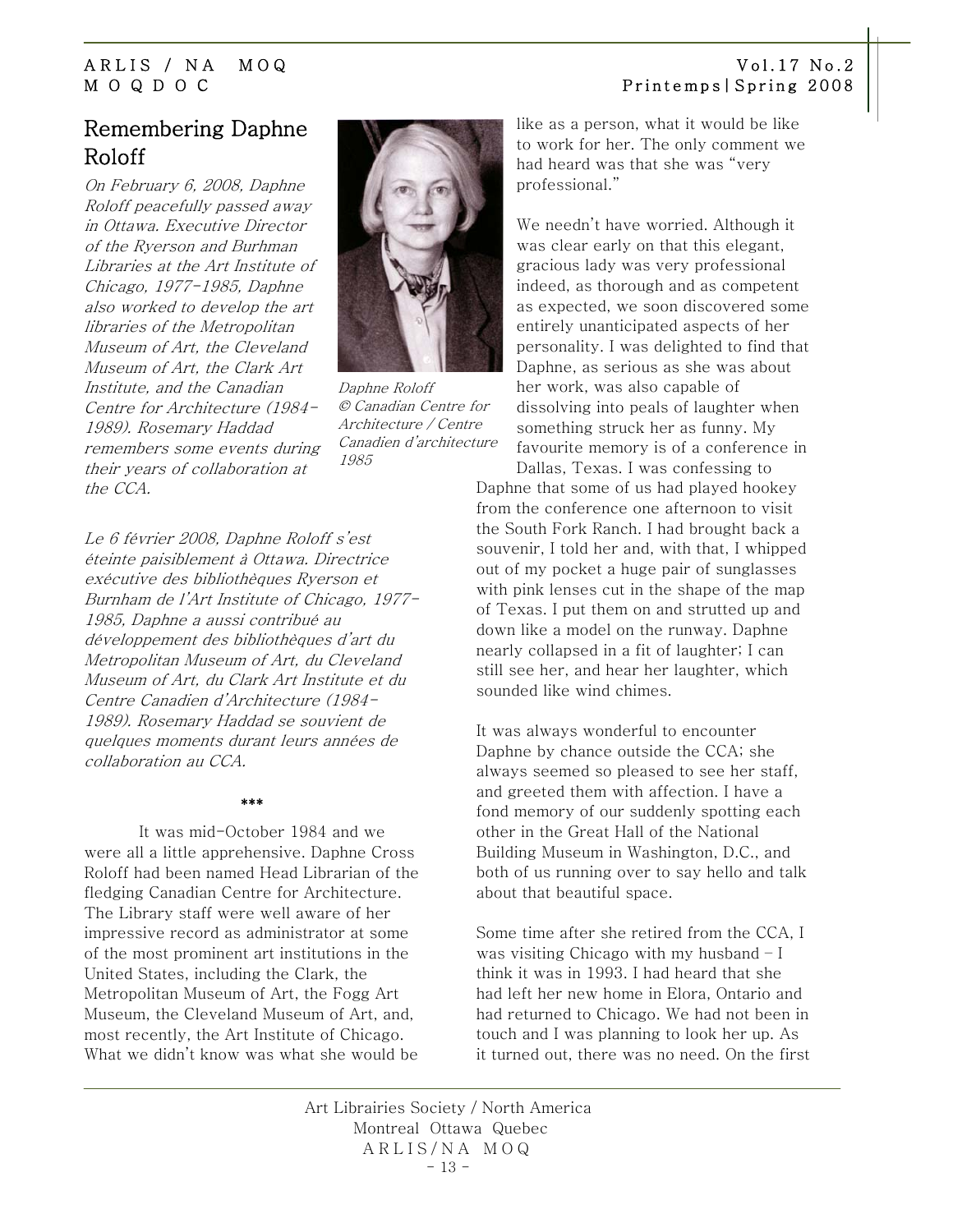day of my visit, I was strolling happily along North Michigan Avenue, enjoying all the beautiful sights and shops, and suddenly there she was just ahead of me, walking in my direction and looking absolutely splendid. We were astonished to see each other, and ran with open arms. What a perfect place – Chicago – for a chance encounter between two people with a love of architecture.

Daphne's professional achievements are well known; I mention some of them in my essay on the CCA in Essays in the History of Art Librarianship in Canada. But I prefer to remember her as a person. She was always kind to me, and I was very sad to hear of her illness a few years ago. She is now at peace.

### Rosemary Haddad

Associate Librarian (retired) Canadian Centre for Architecture

# Livres | Books

## Prix Melva J. Dwyer 2008

Cette année, le prix Melva J. Dwyer est décerné à Philip Dombowsky et au Musée des beaux-arts du Canada, pour la publication Index des catalogues et des listes d'exposition du Musée des beaux-arts du Canada 1880-1930.

Édition bilingue français/anglais qui compile plus de 10 200 notices provenant de quarante-neuf catalogues et soixante-cinq listes d'exposition. L'ouvrage est divisé en trois sections pourvues de renvois : une liste des catalogues, un index des artistes et une liste des collectionneurs. Ces sections sont précédées d'un essai qui retrace l'histoire des cinquante premières années du Musée des beaux-arts du Canada. La

### <span id="page-13-0"></span>ARLIS / NA MOQ Vol.17 No.2 M O Q D O C Printemps|Spring 2008

préface de Pierre Théberge, directeur du Musée, exprime avec justesse la nature du travail entrepris : « [ce projet] exige de son architecte un engagement de tous les instants, du souffle, un souci d'exhaustivité et une attention rigoureuse aux détails. Nous remercions Philip Dombowsky d'avoir investi toutes ces qualités dans son travail et de nous avoir livré une ressource de recherche qui enrichira notre compréhension de l'histoire du Canada et de l'histoire du Musée lui-même ».

Le lauréat fut officiellement annoncé le 2 mai 2008, lors de la cérémonie de remise des prix du Congrès annuel d'ARLIS/NA. Le congrès a eu lieu du  $1<sup>er</sup>$  au 5 mai 2008 à Denver au Colorado. Marilyn Berger a accepté le prix au nom de l'auteur et du Musée des beaux-arts du Canada.

Le prix Melva J. Dwyer est décerné par la section canadienne d'ARLIS/NA, en l'honneur de Melva J. Dwyer, ancien bibliothécaire en chef de la Bibliothèque des beaux-arts de l'Université de la Colombie-Britannique, en reconnaissance à son dévouement et à sa contribution aux bibliothèques d'art. Ce prix annuel récompense un ouvrage de recherche et de référence exceptionnel dans le domaine de l'architecture ou des arts canadiens.

### Isabelle Crépeau

Bibliothécaire adjointe, Acquisitions Centre Canadien d'Architecture

Art Librairies Society / North America Montreal Ottawa Quebec ARLIS/NA MOQ  $-14 -$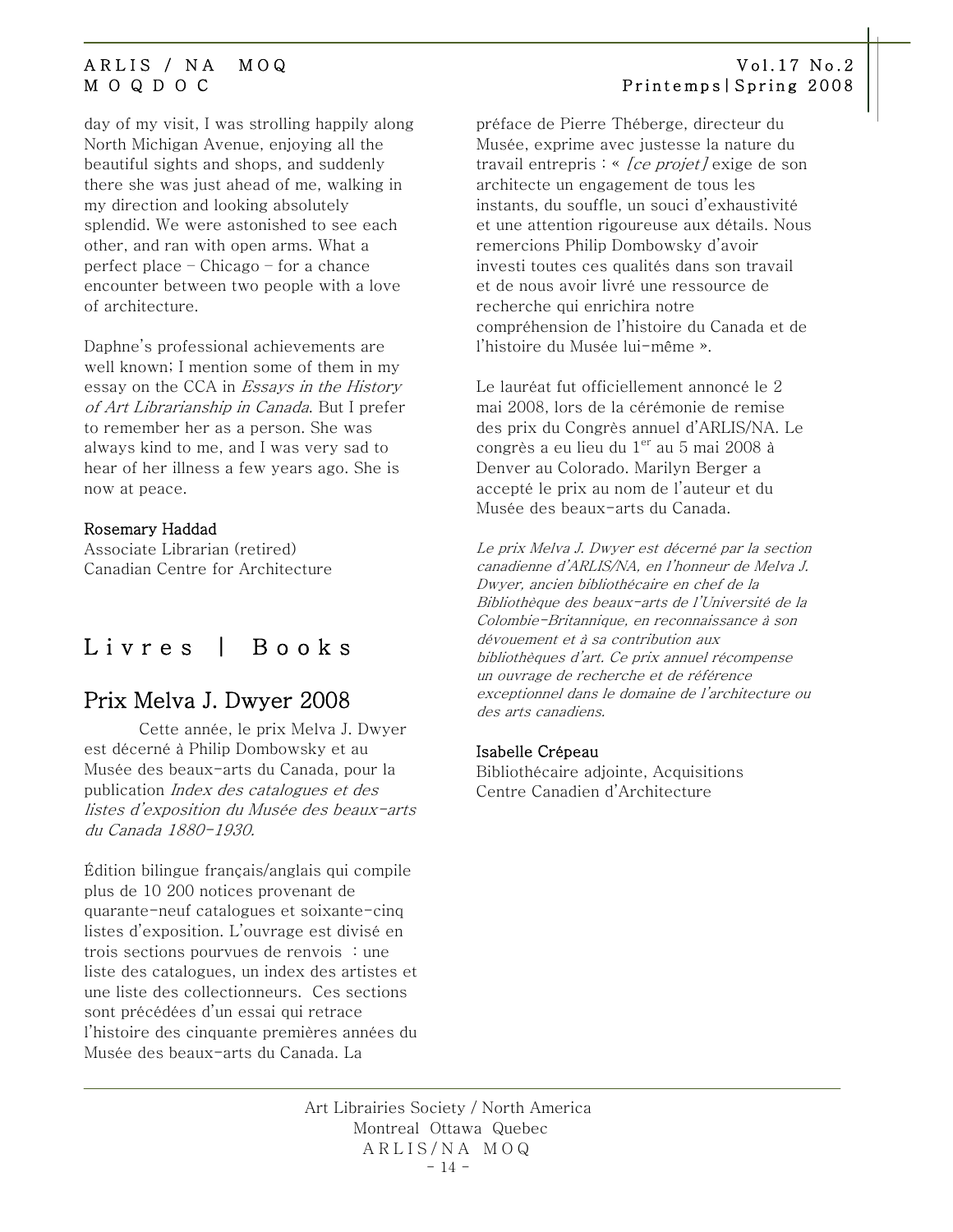# Melva J. Dwyer 2008 Award Winner

This year's winner of the Melva J. Dwyer Award is Philip Dombowsky along with the National Gallery of Canada for the Index to National Gallery of Canada Catalogues and Checklists 1880-1930.

This bilingual English/French edition compiles more than 10 200 entries from forty-nine catalogues and sixty-five unpublished checklists and is divided into three cross-indexed sections: a list of catalogues, an artist index and a listing of collectors. These sections are preceded by a scholarly essay summarizing the first fifty years of the National Gallery of Canada. In its foreword, Pierre Théberge, Director of the National Gallery, expresses with accuracy the nature of such a project : "[it] requires commitment, diligence, thoroughness, and rigorous attention to detail on the part of its creator. We thank Philip Dombowsky for bringing these virtues to his work and for providing us with a research tool that will contribute to our understanding of the history of art in Canada, and the history of the National gallery itself."

The award winner was officially announced on May  $2^{nd}$ , 2008 during the Convocation and Awards Ceremony of the ARLIS/NA annual Conference. The conference took place from May  $1<sup>st</sup>$  to May 5 in Denver, Colorado. Marilyn Berger kindly accepted the award on behalf of the author and the National Gallery of Canada.

The Melva J. Dwyer Award is administered by the ARLIS/NA Canada Chapter, in honor of Melva J. Dwyer, former head librarian of the University of British Columbia Fine Arts Library. The award recognizes her dedication and lifetime contribution to art librarianship, and is given each year to the creator of an outstanding reference

### <span id="page-14-0"></span>ARLIS / NA MOQ Vol.17 No.2 M O Q D O C Printemps|Spring 2008

or research tool related to Canadian art or architecture.

### Isabelle Crépeau

Assistant Acquisition Librarian Canadian Centre for Architecture

Index to National Gallery of Canada Exhibition Catalogues and Checklists 1880-1930 = Index des catalogues et des listes d'exposition du Musée des beaux-arts du Canada 1880-1930



 Philip Dombowsky Ottawa : Musée des beaux-arts du Canada = National Gallery of Canada, 2007 (Library and Archives occasional papers = Bibliothèque et Archives document hors série),

ISSN 1484-6373; no.7) 514 pages. ISBN 10 08888848358 ISBN 13 978-0888848352 \$100.00

# Autres nouveautés d'intérêt Other books of note

Nouveaux livres sur Montréal et Québec publiés récemment | New books on Montreal and Quebec recently released.

### Guide de l'architecture contemporaine de

Montréal / Nancy Dunton, Helen Malkin, avec des contributions de George Adamczyk, Ricardo L. Castro. Montréal : Presses de l' Université de Montréal, 2008. 191 p. 9782760620759 \$24.95

Ce guide offre un regard neuf sur l'architecture contemporaine de Montréal: soixante-quinze projets novateurs, bien conçus, qui ont transformé le paysage

Art Librairies Society / North America Montreal Ottawa Quebec ARLIS/NA MOQ  $-15 -$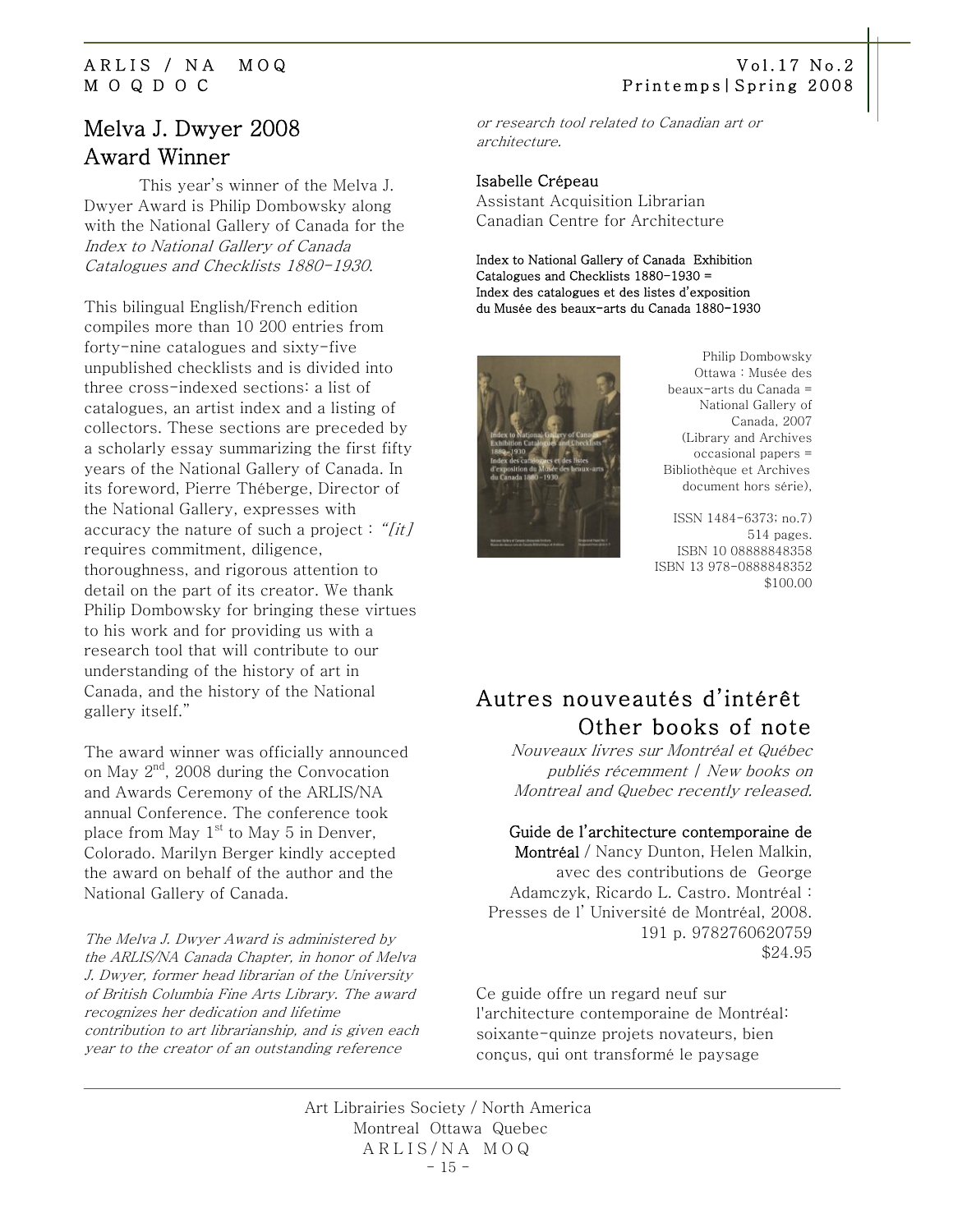urbain. La résurgence architecturale qu'a connue Montréal au cours des vingt-cinq dernières années a engendré un patrimoine bâti qui comprend aussi bien des établissements culturels d'envergure que des maisons inscrites dans la trame urbaine. Ce guide décrit une sélection de ces bâtiments et espaces publics au moyen de courts textes, de photos et de dessins. Regroupés par quartier, les projets sont clairement identifiés sur des plans pour permettre au promeneur d'organiser lui même sa visite.



### A guidebook to contemporary architecture in Montreal / Nancy Dunton, Helen Malkin, with essays by George Adamczyk, Ricardo L.

Castro. Vancouver, Toronto, Berkeley : Douglas & McIntyre, 2008, 191 p. 9781553653462 \$24.95

A fresh look at contemporary architecture in Montréal, featuring 75 innovative and welldesigned buildings and public spaces that have had an impact on the city. The resurgence of architecture in Montreal over the last twenty-five years has included a range of projects from major cultural institutions to individual houses. This guidebook presents a selection of those projects, with key information and more than 200 colour photos and drawings. Organized by neighbourhood or quartier, the book has 15 maps that allow the visitor to go on selfguided walking tours. This is a guidebook

for anyone who is curious about architecture and the city, put it in your pocket, take the metro and go look at Montreal

Source :

[http://www.cca.qc.ca/bookstore/fiche.asp?lang=e](http://www.cca.qc.ca/bookstore/fiche.asp?lang=eng&BookID=26501200000007977) [ng&BookID=26501200000007977](http://www.cca.qc.ca/bookstore/fiche.asp?lang=eng&BookID=26501200000007977)

Sur les traces du Montréal moderne et du domaine de l'Estérel au Québec = Discovering modern Montreal and the Estérel resort in Québec / France Vanlaethem, France Doucet, Sophie Mankowski, Conrad Gallant. Bruxelles : CIVA, 2008. 220p. 9782930391281 \$29.95



Au XXe siècle Montréal devient une vitrine internationale de l'architecture moderne. Une intense activité constructive doublée d'une pratique d'art public dynamique transforme radicalement l'image de la ville. Ce guide bilingue, français/anglais, permet de découvrir au fil de promenades commentées par des spécialistes les ensembles architecturaux majeurs tout autant que des réalisations moins connues des années 1930 aux années 1980.

Lieu de rencontre d'architectes étrangers et locaux de renommée mondiale tels Mies van der Rohe auquel une promenade entière est

Art Librairies Society / North America Montreal Ottawa Quebec ARLIS/NA MOQ  $-16 -$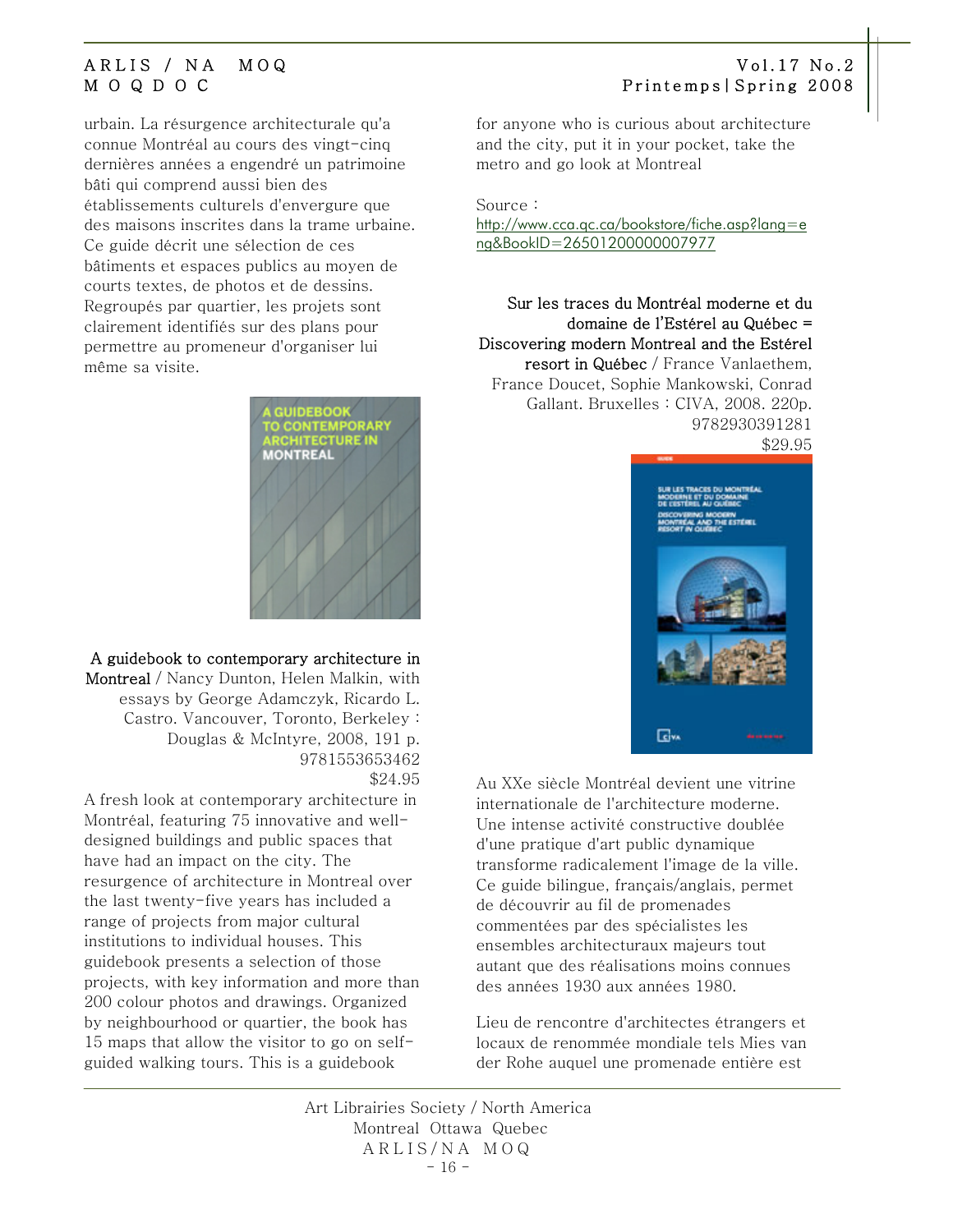consacrée, ou encore Pei, Moretti et D'Astous, le Montréal du milieu du siècle dernier est un véritable laboratoire d'innovation esthétique, structurelle et urbaine. Le paysage urbain est marqué également par une prédilection pour l'intégration d'œuvres d'art. Ce guide vous offre les clés d'accès à ce patrimoine. La collaboration entre la Belgique et le Québec est également évoquée au travers du travail d'un architecte belge, Antoine Courtens, qui a construit pour un commanditaire belge le Baron Empain, un centre de villégiature, fleuron des années 1930. La visite du domaine de l'Éstérel clôture de manière bucolique ces promenades architecturales.

### Source :

[http://www.civa.be/sub/02.aspx?content=&uc=C0](http://www.civa.be/sub/02.aspx?content=&uc=C02_2_2&ean=guide_montreal) [2\\_2\\_2&ean=guide\\_montreal](http://www.civa.be/sub/02.aspx?content=&uc=C02_2_2&ean=guide_montreal)

This is Montreal! / Andrew Hunter. Montréal: Galerie Leonard & Bina Ellen Art Gallery, 2008 30 p. ISBN 9782920394770 \$11.25

Catalogue bilingue français/anglais d'une exposition présentée au printemps à la Galerie Leonard & Bina Ellen de l'université Concordia (13 mars au 19 avril 2008), conçue à partir de la collection permanente par le commissaire, artiste et auteur Andrew Hunter. Le catalogue reproduit des œuvres modernistes de la collection : tableaux, affiches, photographies, instantanés d'Expo 67, etc... Ces œuvres composent un récit et cartographient le Montréal des rêves d'enfance d'Andrew Hunter, ville qu'il visita au début des années 70. Le cosmopolitisme et la modernité de Montréal contrastaient alors avec la demeure modeste de Hunter à Hamilton en Ontario.

Source :

[http://ellengallery.concordia.ca/2006/fr/exposition](http://ellengallery.concordia.ca/2006/fr/expositions_enCours.php) [s\\_enCours.php](http://ellengallery.concordia.ca/2006/fr/expositions_enCours.php)

### ARLIS / NA MOQ Vol.17 No.2 M O Q D O C Printemps|Spring 2008



Bilingual English/French catalogue of an exhibition held in spring at the Leonard & Bina Ellen Art Gallery, Concordia University (March 14 to April 19, 2008). The exhibition presented art works selected from the permanent collection by the curator, artist and author Andrew Hunter. The catalogue reproduces important modernist works paintings, posters, photography, snapshots of Expo 67, etc... These works are players in an elaborate narrative that maps the Montréal of Andrew Hunter's childhood dreams, experienced by him for the first time during the early 1970s as a futuristic, cosmopolitan utopia that stood in harsh contrast to his modest suburban home in Hamilton, Ontario.

### Source :

[http://ellengallery.concordia.ca/2006/en/expositio](http://ellengallery.concordia.ca/2006/en/expositions_enCours.php) [ns\\_enCours.php](http://ellengallery.concordia.ca/2006/en/expositions_enCours.php)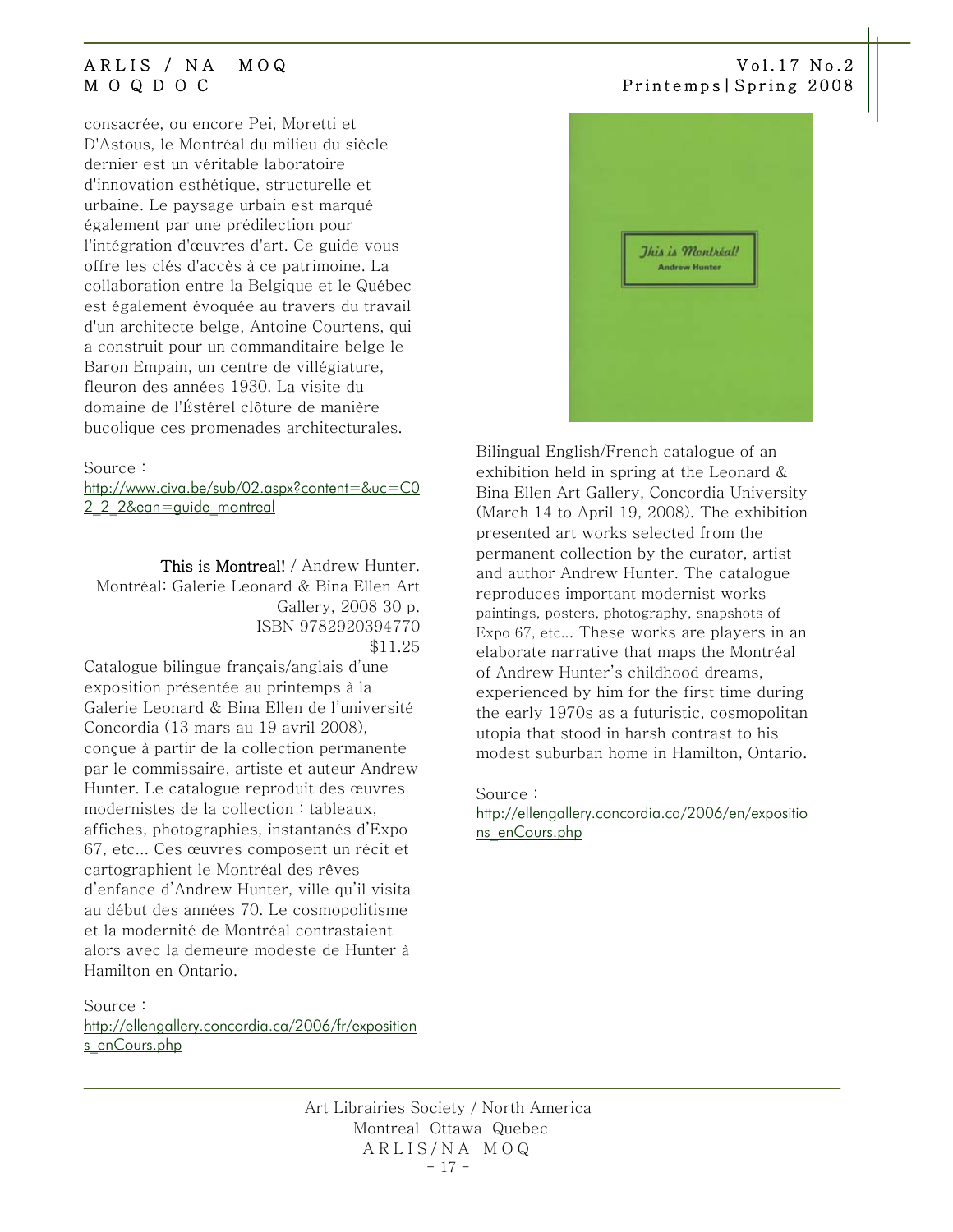Ville de Québec Ulysse, 2008. 216 p. 9782894648339 \$24.95

<span id="page-17-0"></span>Ce guide comprend la description d'une dizaine de circuits à parcourir à pied dans la plus ancienne ville encore entourée de fortifications en Amérique du Nord. En plus des nombreux attraits et richesses patrimoniales de Québec même, il vous



invite à découvrir ses alentours, entre autres l'île d'Orléans et la Côte-de-Beaupré, le parc de la Jacques-Cartier et le mont Sainte-Anne.

### Source

[http://www.guidesulysse.com/catalogue/FicheProd](http://www.guidesulysse.com/catalogue/FicheProduit.aspx?isbn=9782894648339) [uit.aspx?isbn=9782894648339](http://www.guidesulysse.com/catalogue/FicheProduit.aspx?isbn=9782894648339) 

### Empreintes et mémoire : l'arrondissement historique du Vieux-Québec

 Suzel Brunel Québec : Les Publications du Québec, 2007, 238 p. ISBN 9782551197620 \$37.95



Publié à l'occasion du 400<sup>e</sup> anniversaire de la ville de Québec. Les empreintes qu'y a laissées l'évolution historique du territoire sont présentées comme des documents à découvrir autrement : une voie ancienne

dont les courbes ont survécu à la construction de ses rives, une maison du XVIIIe siècle agrandie au fil des changements d'usage, des places qu'on a transformées, des quais disparus dont les traces demeurent perceptibles, des vestiges retrouvés qui livrent leurs secrets. Quatre cents ans d'histoire racontée, quelques 300 photographies de l'arrondissement historique du Vieux-Québec et quelques cartes qui rappellent ce qui fut et ce qui est.

Source :

[http://www.cca.qc.ca/bookstore/fiche.asp?lang=e](http://www.cca.qc.ca/bookstore/fiche.asp?lang=eng&BookID=26501200000008350) [ng&BookID=26501200000008350](http://www.cca.qc.ca/bookstore/fiche.asp?lang=eng&BookID=26501200000008350) 

# Québec, capitale de quatre siècles: un ouvrage qui fera date\*

La Vieille Capitale, l'expression est connue, courante encore aujourd'hui. Elle prend sa source dans l'histoire ; Québec avait été longtemps la capitale du Canada. Elle avait retrouvé, brièvement son titre sous le gouvernement d'Union, de 1852 à 1855, avant que la Reine Victoria ne désigne une bourgade forestière obscure comme «nouvelle» capitale, Ottawa.

Pour bien souligner le 400<sup>e</sup> anniversaire de Québec, l'Assemblée nationale lançait hier un ouvrage important, «Québec ; Quatre siècles d'une capitale». La brique de près de 700 pages raconte les quatre siècles de l'histoire politique de Québec et de tout le Québec par conséquent.

Sur papier glacé, l'iconographie abondante mais surtout souvent inédite donne une allure d'encyclopédie à l'ouvrage grand format. Les férus d'histoire y trouveront leur compte, mais aussi l'ensemble des lecteurs curieux, intéressés par les balbutiements de la démocratie au Québec.

Art Librairies Society / North America Montreal Ottawa Quebec ARLIS/NA MOQ  $-18 -$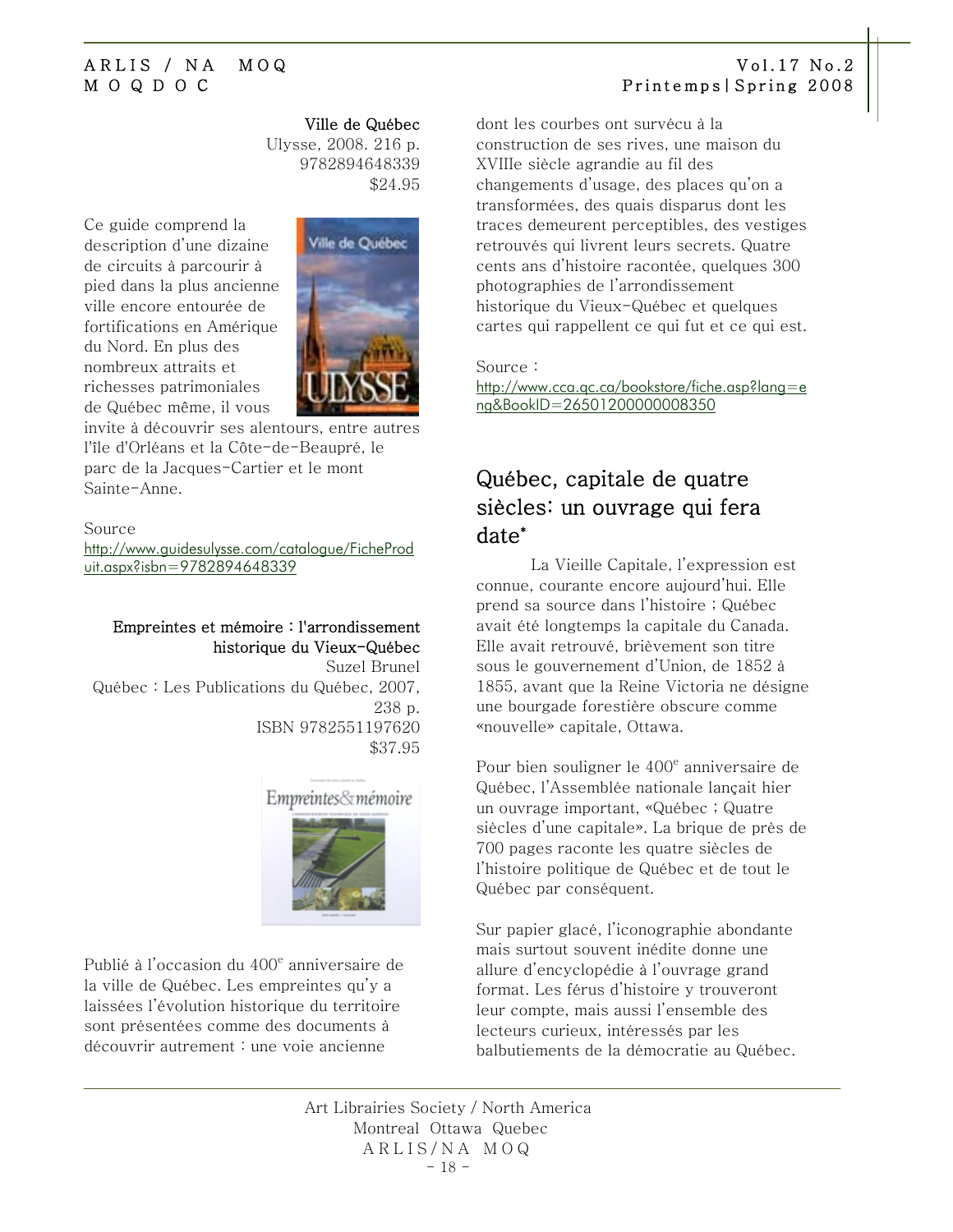La première «assemblée politique» avait été menée en 1621, par Samuel de Champlain. L'Assemblée nationale prévoit d'ailleurs pour cet été du 400<sup>e</sup> anniversaire de Québec, une exposition où, pour la première fois seront exposés des manuscrits originaux du fondateur de la ville. Louis XIV n'appréciait guère que les Canadiens choisissent leurs représentants auprès du gouvernement par des élections sous le régime français. «Il est bon que chacun parle pour soi et que personne ne parle pour tous» répétait le conseiller Jean Baptiste Colbert, conscient que cette délégation de la volonté du peuple, à des représentants, risquait de contrebalancer l'autorité du sang.

«La démocratie s'est installée bien rapidement ici, parce que dès la Nouvelle-France, les gens élisaient déjà des gens pour les représenter auprès du gouverneur ou de l'intendant» observe Gilles Gallichan, l'un des quatre historiens responsable de l'ouvrage. Ses trois collègues, aussi à l'Assemblée nationale, sont Jocelyn Saint-Pierre, Christian Blais et Frédéric Lemieux.

La démocratie se trouvait déjà en Nouvelle Angleterre, et l'organisation des deux colonies, française et anglaise présentait des similitudes étonnantes, de relever Jocelyn Saint-Pierre, lui aussi, mobilisé pendant trois ans pour la préparation de ce gigantesque ouvrage. C'est l'une des découvertes des chercheurs. On croyait que le parlementarisme était apparu au Québec en 1792, or on trouve des traces du parlementarisme britannique dès 1764.

Au fil des chapitres, qui, chacun constitue en soi un ouvrage autonome, les auteurs brossent un tableau érudit, mais aussi tout à fait vivant, de l'évolution et des révolutions qui ont marqué l'histoire du et de Québec. Pour la ville, l'histoire fut scandée par les incendies, rappelle Jocelyn Saint-Pierre –

lors du déjeuner de presse, au Parlement, à quelques pas du Manège Militaire en cendres depuis samedi dernier [5 avril].

La Rébellion des patriotes de 1837 prenait sa source dans une insurrection parlementaire, l'année précédente. Le président de la Chambre, Louis Joseph Papineau et l'ensemble des élus avaient fait une grève parlementaire pour dénoncer l'indifférence de Londres devant les 92 Résolutions, les demandes d'émancipation du Bas-Canada, votées trois ans plus tôt.

Plus près de nous le quatuor de spécialistes recense la naissance de l'Union nationale, une coalition de conservateurs et de réformistes libéraux. On rappelle aussi la révolution tranquille, l'entrée en force des femmes à l'Assemblée nationale.

Bien des institutions fédérales se sont inspirées de ce qui avait été mis en place sous le Régime français. Le Sénat canadien par exemple s'inscrit dans le droit fil du Conseil législatif, la chambre haute du Parlement à Québec, qui fut, au Canada, la dernière à être abolie, en 1968.

Pour M. Saint-Pierre, cette publication sur l'histoire politique veut aussi rompre avec une habitude plus récente ; depuis une trentaine d'années les historiens ont surtout regardé du côté de la vie sociale, culturelle. Champ privilégié pour la recherche pendant des années, l'histoire politique était laissée pour compte. Or, institution séculaire, la bibliothèque de l'Assemblée nationale s'est toujours démarquée par la constance de son équipe d'historiens qui ont, patiemment, contribué à l'avancement de la connaissance sur notre passé. L'un d'entre eux, Jean-Charles Bonenfant, est à la source de la dénomination d'Assemblée nationale, pour ce qui était jusque dans les années 1960, connu comme l'assemblée législative du Québec. Pour Gilles Gallichan, l'équipe a

Art Librairies Society / North America Montreal Ottawa Quebec ARLIS/NA MOQ  $-19 -$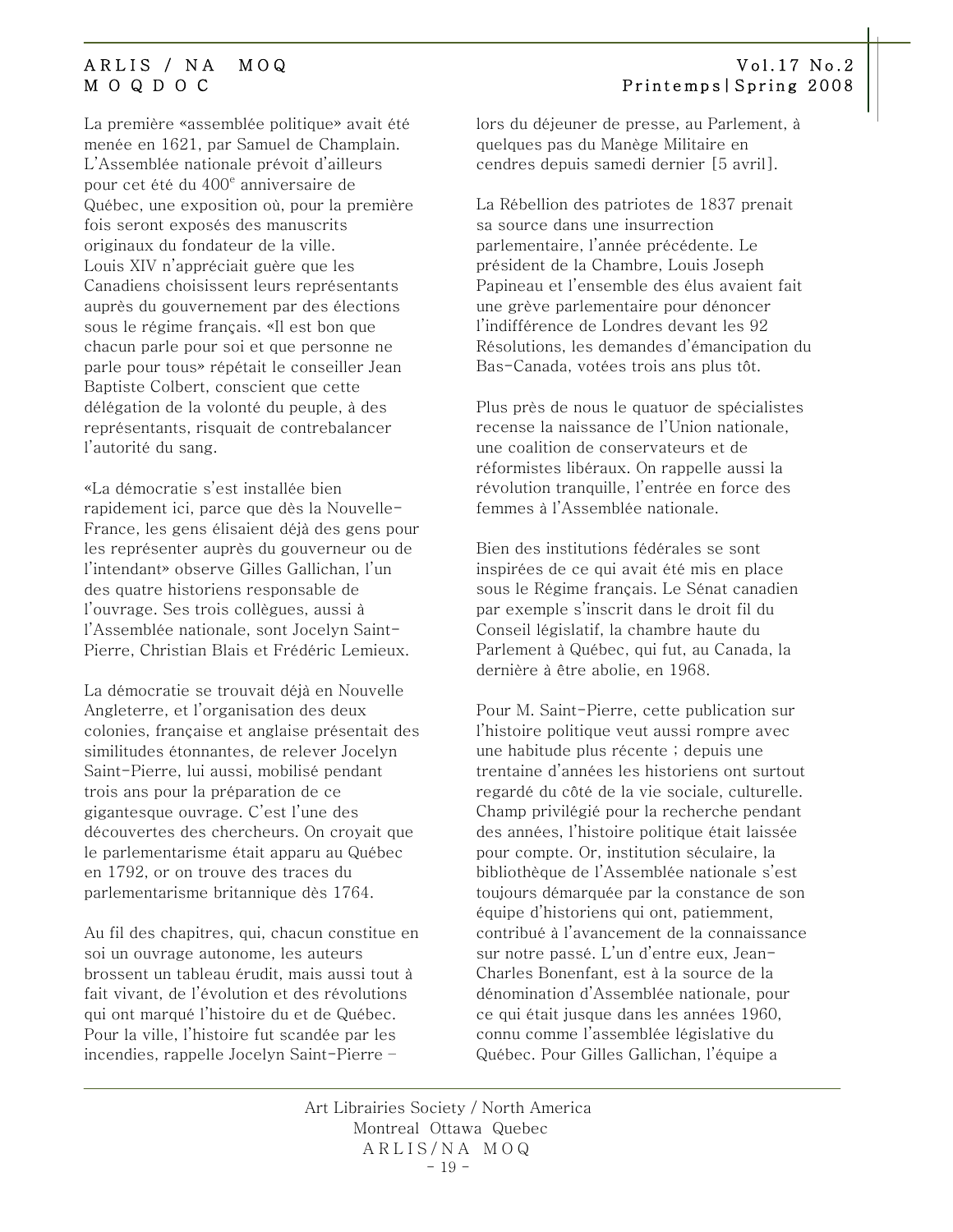<span id="page-19-0"></span>tenu par-dessus tout à ce que l'ouvrage soit accessible aux néophytes. Pas besoin d'un doctorat en histoire pour prendre plaisir à feuilleter l'album abondamment illustré.

On a aussi veillé à ce que ce pavé, diffusé par Les publications du Québec reste à un prix abordable ; une promotion à 55 \$ bien moins que ne le laissait prévoir la facture et la qualité de l'ouvrage. En présence du Président de l'Assemblée nationale, Michel Bissonnet, les chercheurs ont rappelé hier le sentiment de «vertige» qui les avaient saisi, il y a trois ans, quand le secrétaire de l'Assemblée, François Côté, leur avait demandé une somme définitive de l'histoire politique du Québec, par le prisme de son Parlement.

### [Denis Lessard](mailto:dlessard@lapresse.ca)

Journaliste au journal La Presse



Québec : Publications du Québec, 2008, 692p. 9782551198047 69,95 \$.

\*texte paru dans La Presse, mardi 8 avril 2008. Reproduit avec

l'aimable autorisation de Denis Lessard.

# AGENDA 2007 Calendrier | Calendar

### MAI | MAY

### 21-24

### Canadian Library Association

Annual Conference & Trade Show "Libraries & Publishing 3.0: Connecting Authors to Readers in the Digital Age" Vancouver, British Columbia <http://www.cla.ca/conference/2008/index.htm>

### JUIN | JUNE

### 3-6

### The Bibliographical Society of Canada Annual Meeting

"Thinking Beyond Borders: Print Culture and Digital Culture" Congress of the Humanities and Social Sciences University of British Columbia, Vancouver [http://www.library.utoronto.ca/bsc/conferenceeng.](http://www.library.utoronto.ca/bsc/conferenceeng.html) [html](http://www.library.utoronto.ca/bsc/conferenceeng.html)

### JUIN | JUNE

### 4-6 June Archives Association of Ontario 2008 Annual Conference "Building Connections: Creating a Stronger Heritage Community" Windsor, Ontario <http://aao.fis.utoronto.ca/conference/index.html>

### 12-14

### Association of Canadian Archivists

2008 Annual Conference "Stemming the Tide: Archives and the Digital World" Fredericton, New Brunswick

### 15-18 Special Libraries Association

SLA Annual Conference Seattle, Washington [http://www.sla.org/content/Events/conference/ac2](http://www.sla.org/content/Events/conference/ac2008/index.cfm)

[008/index.cfm](http://www.sla.org/content/Events/conference/ac2008/index.cfm)

### JUILLET | JULY

26-2 American Library Association 2008 Annual Conference Anaheim, California [http://www.ala.org/ala/eventsandconferencesb/an](http://www.ala.org/ala/eventsandconferencesb/annual/2008a/home.htm) [nual/2008a/home.htm](http://www.ala.org/ala/eventsandconferencesb/annual/2008a/home.htm)

Art Librairies Society / North America Montreal Ottawa Quebec ARLIS/NA MOQ  $-20 -$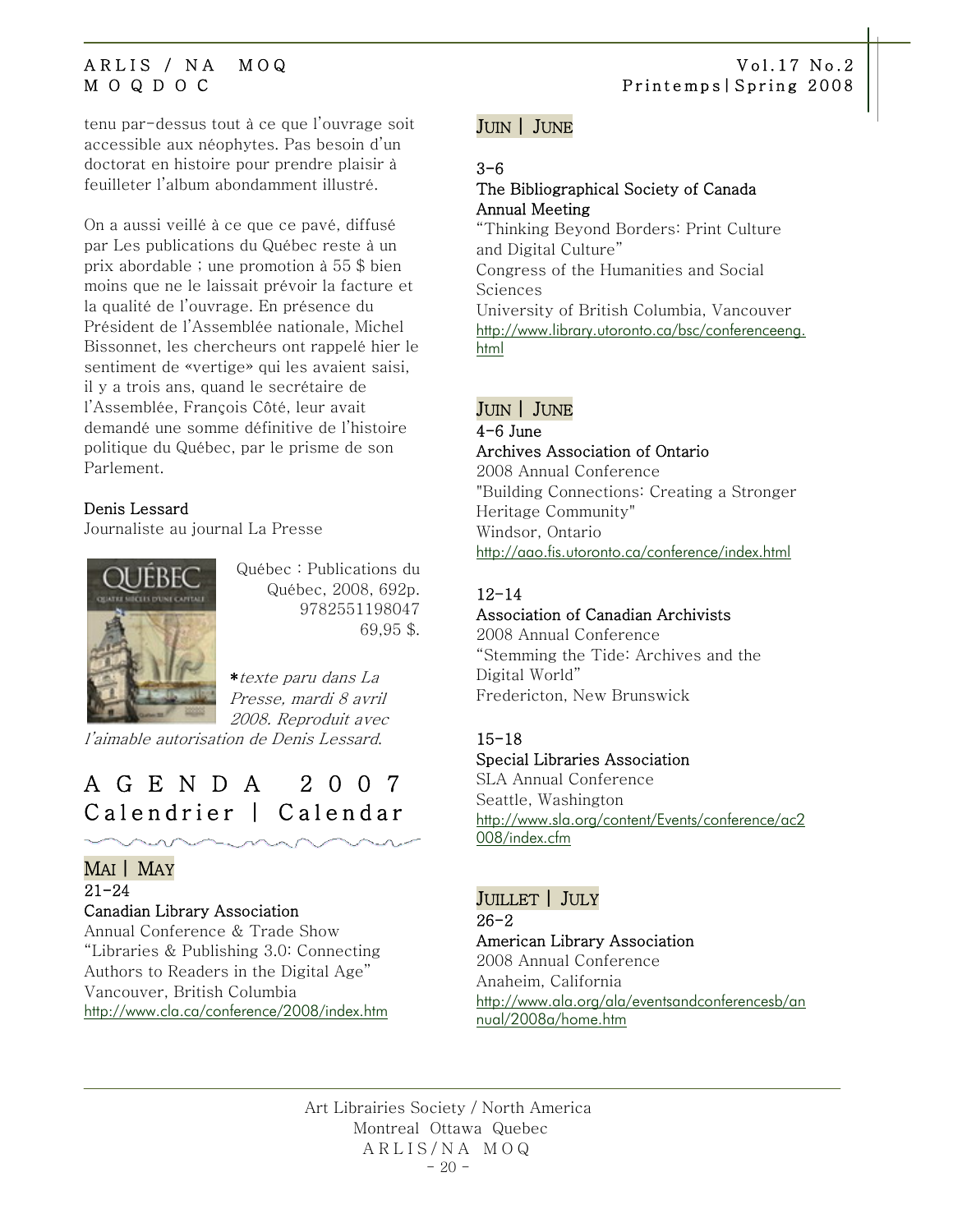### AOÛT | AUGUST

### 6-8 Pré-congrès IFLA pre-conference Montréal

ARLIS/NA MOQ (Montréal-Ottawa-Québec) & IFLA / Art Libraries Section Art Documentation / Local content / Global context | Documentation sur l'art / Contenu local / Contexte mondial [www.artexte.ca/ifla2008/preconference.html](http://www.artexte.ca/ifla2008/preconference.html) <http://www.artexte.ca/ifla2008/preconference.html>

### $10 - 14$ IFLA

World Library and Information Congress: 74th IFLA General Conference and Council "Libraries Without Borders: Navigating Towards Global Understanding" Québec, Québec <http://www.ifla.org/IV/ifla74/index.htm>

### 26-31 The Society of American Archivists

Annual Meeting 2008 "Archives 2008: Archival R/Evolution & Identities" San Francisco, California [http://www.archivists.org/conference/sanfrancisco2](http://www.archivists.org/conference/sanfrancisco2008) [008](http://www.archivists.org/conference/sanfrancisco2008)

## OCTOBRE | OCTOBER  $2 - 4$

Inaugural Conference Canadian Women Artists History Initiative Department of Art History, Concordia University Montréal, Québec <http://cwahi.concordia.ca/activities/events.php>

### <span id="page-20-0"></span>ARLIS / NA MOQ Vol.17 No.2 M O Q D O C Printemps|Spring 2008

# Expositions | Exhibitions

Expositions en cours ou à venir dans les principaux musées de Montréal, Ottawa et Québec. Si vous souhaitez que des expositions de d'autres musées soient mentionnées dans le prochain numéro de MOQDOC, veuillez faire parvenir les renseignements au rédacteur en chef.

List of current and upcoming exhibitions at major museums in Montreal, Ottawa, and Quebec City. If you would like to see exhibitions from other museums or galleries listed in the next issue of MOQDOC, please forward the details to the editor.

### BIBLIOTHEQUE ET ARCHIVES NATIONALES DU QUÉBEC

[http://www.banq.qc.ca/portal/dt/activites/expositio](http://www.banq.qc.ca/portal/dt/activites/expositions/expositions.jsp) [ns/expositions.jsp](http://www.banq.qc.ca/portal/dt/activites/expositions/expositions.jsp)

### Jusqu'au 30 juin 2008 Les archives d'hier et de demain

Centre de Québec de Bibliothèque et Archives nationales du Québec Pavillon Louis-Jacques Casault Cité universitaire Sainte-Foy (Québec).

### 18 mars – 17 août 2008

[Ils ont dit... Moments choisis des archives de](javascript:;)  [Radio-Canada](javascript:;)  Hall, Grande Bibliothèque

### 20 mai – 23 août 2008 Un siècle d'action sociale. Marie Gérin-Lajoie et les sœurs du Bon-Conseil Centre des archives de Montréal, Atrium

Jusqu'au 24 août 2008 Ils ont cartographié l'Amérique Grande Bibliothèque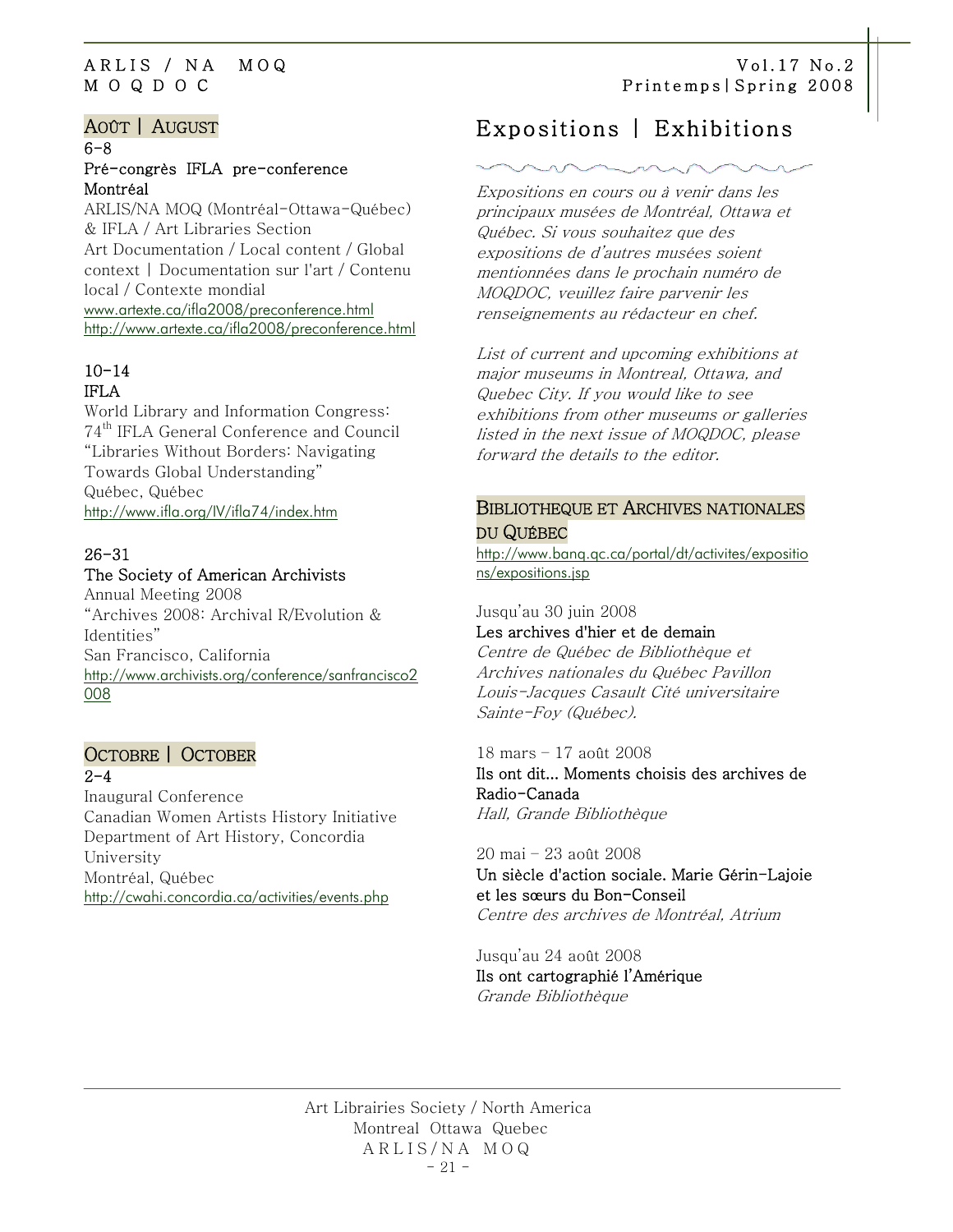Jusqu'au 15 septembre 2008

[Le patrimoine bâti de l'Outaouais, une](javascript:;)  [exposition retraçant le développement de la](javascript:;)  [région au fil des années](javascript:;)  Maison de la culture de Gatineau

10 juin - 5 octobre 2008

Dialogues avec un Sauvage : perspectives contemporaines [Grande Bibliothèque](http://www.banq.qc.ca/portal/dt/activites/expositions/expositions.jsp#gb), Section Arts et

littérature, niveau 1

À compter du 12 août 2008 Le citoyen et l'État : du Régime français à la Révolution tranquille [Centre d'archives de Québec](http://www.banq.qc.ca/portal/dt/activites/expositions/expositions.jsp#caq) 

## CENTRE CANADIEN D'ARCHITECTURE CANADIAN CENTRE FOR ARCHITECTURE

14 mai – 26 octobre 2008 May 14 – October 26 2008

Perspectives de vie à Londres et à Tokyo imaginées par Stephen Taylor et Ryue Nishizawa | Some Ideas on Living in London and Tokyo by Stephen Taylor and Ryue Nishizawa.

<http://www.perspectivesdevie.org/>

13 juin – 5 octobre 2008 June 13 – October 5, 2008 Will Alsop : OCAD, un manifeste urbain | Will Alsop: OCAD, An Urban Manifesto

### MUSÉE CANADIEN DES CIVILISATIONS CANADIAN MUSEUM OF CIVILIZATION

9 mai - 7 septembre 2008 9 May - 7 September 2008 Jamestown, Québec, Santa Fe : Trois berceaux d'Amérique du Nord | Jamestown, Québec, Santa Fe: Three North American Beginnings

### ARLIS / NA MOQ Vol.17 No.2 M O Q D O C Printemps|Spring 2008

29 mai - 10 décembre 2008 29 May - 10 December 2008 Trésors grecs du Benaki Museum | Greek Treasures from the Benaki Museum

### MUSÉE DES BEAUX-ARTS DE MONTREAL MONTREAL MUSEUM OF FINE ARTS

31 janvier – 8 juin 2008 31 January – 8 June 2008 **¡**Cuba! Art et histoire de 1868 à nos jours | **¡**Cuba! Art and History from 1868 to Today

5 juin – 28 septembre 2008 5 June – 28 September 2008 Yves Saint Laurent

25 septembre 2008 – 18 janvier 2009 25 September 2008 – 18 January 2009 Warhol Live

### MUSÉE CANADIEN DE LA PHOTOGRAPHE CONTEMPORAINE CANADIAN MUSEUM OF CONTEMPORARY PHOTOGRAPHY

3 mai - 19 octobre 2008 3 May - 19 October 2008 Regard sur un monde en perdition. La photographie contemporaine et le débat environnemental | Imaging a Shattering Earth: Contemporary Photography and the Environmental Debate

### MUSÉE D'ARCHÉOLOGIE ET D'HISTOIRE DE MONTRÉAL, POINTE-À-CALLIÈRE MONTRÉAL MUSEUM OF ARCHAEOLOGY AND HISTORY, POINTE-A-CALLIÈRE

20 mai - 12 octobre 2008 20 May - 12 October 2008

France / Nouvelle-France - Naissance d'un peuple français en Amérique | France/New France: Birth of a French People in North America

Art Librairies Society / North America Montreal Ottawa Quebec ARLIS/NA MOQ  $-22-$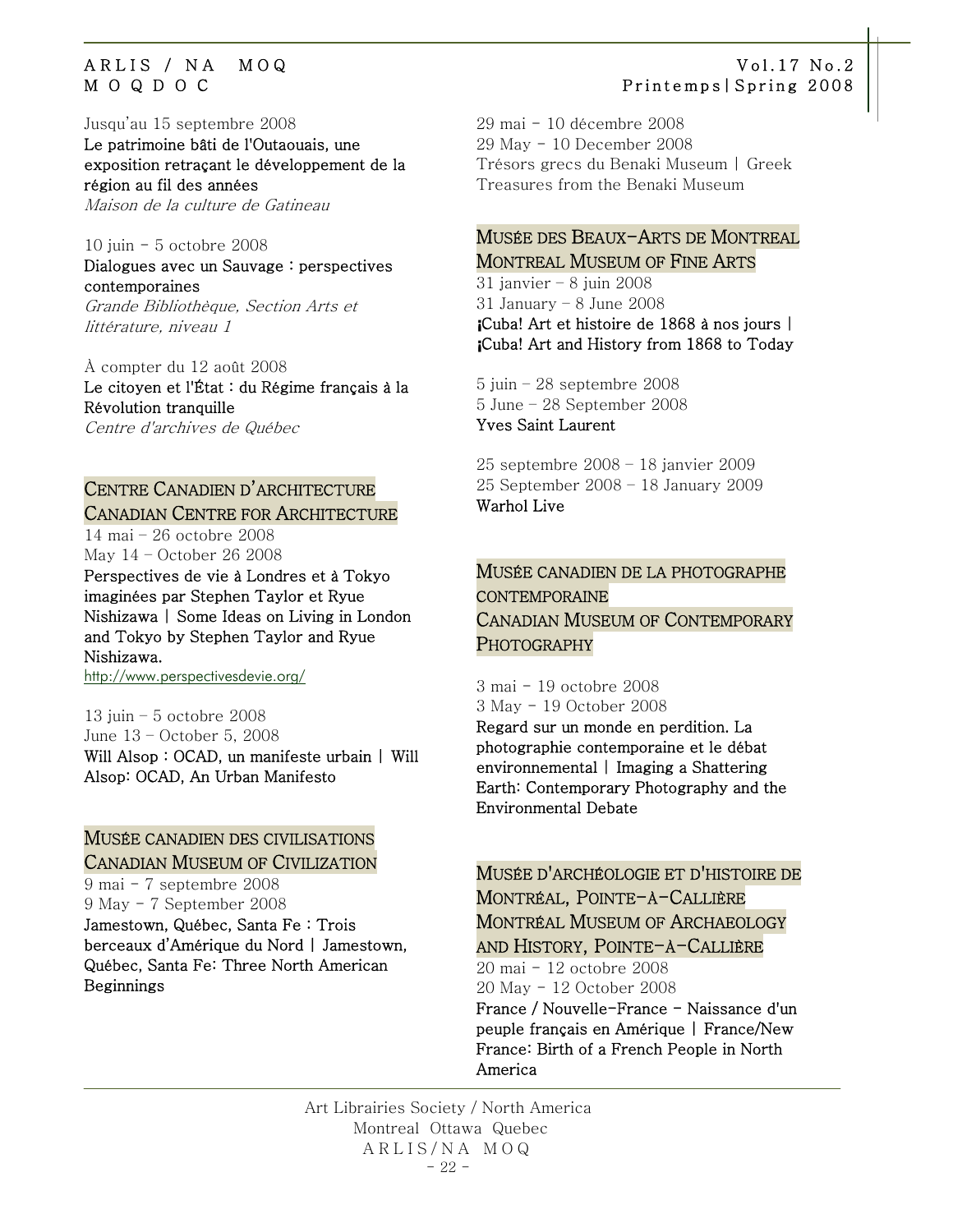### MUSÉE D'ART CONTEMPORAIN DE MONTRÉAL

24 mai - 2 septembre 2008 24 May - 2 September 2008 Triennale d'art québécois |Triennial of Québec Art

9 octobre 2008 - 11 janvier 2009 9 October 2008 - 11 January 2009 Sympathy for the Devil : Art et Rock and Roll Depuis 1967 | Art and Rock and Roll Since 1967

5 février – 25 avril 2009 5 February – 25 April 2009 Claude Tousignant

### MUSÉE DES BEAUX-ARTS DU CANADA NATIONAL GALLERY OF CANADA

23 mai – 17 août 2008 23 May – 17 August 2008 À l'ombre du soleil de minuit. L'art sámi et Inuit 2000-2005 | In the Shadow of the Midnight Sun: Sámi and Inuit Art 2000-2005

28 mars – 13 juillet 2008 28 March – 13 July 2008

À partir d'aujourd'hui la peinture est morte : l'humour et l'invention de la photographie | From Today Painting is Dead": Humour and the Invention of Photography

30 mai – 14 septembre 2008 30 May – 14 September 2008 Utopie / Dystopie. Les photographies de Geoffrey James | Utopia/Dystopia: The Photographs of Geoffrey James

5 juin – 7 septembre 2008 5 June – 7 September 2008 Les années 1930. La fabrique de l'Homme nouveau | The 1930s: The Making of "The New Man"

18 octobre 2008 – 15 février 2009 18 October 2008 – 15 February 2009 Flagrant délit. La performance du spectateur Caught in the Act: The Viewer as Performer

### MUSÉE MCCORD | MCCORD MUSEUM

22 février 2008 – 18 janvier 2009 22 February 2008 – 18 January 2009 Dévoiler ou dissimuler? | Reveal or Conceal?

8 octobre 2008 – 29 mars 2009 8 October 2008 – 29 March 2009 Norman Bethune - La trace solidaire Norman Bethune : Trail of Solidarity

### MUSÉE NATIONAL DES BEAUX-ARTS DU QUÉBEC

13 mars – 24 août 2008 13 March – 24 August 2008 John Heward : un parcours / une collection John Heward: A Trajectory/A Collection

5 juin – 26 octobre 2008 5 June – 26 October 2008 Le Louvre à Québec. Les arts et la vie

25 septembre 2008 – 4 janvier 2009 25 September 2008 – 4 January 2009 Québec et ses photographes, 1850-1908 : la collection Yves Beauregard | Québec City and its Photographers, 1850-1908 : The Yves Beauregard Collection